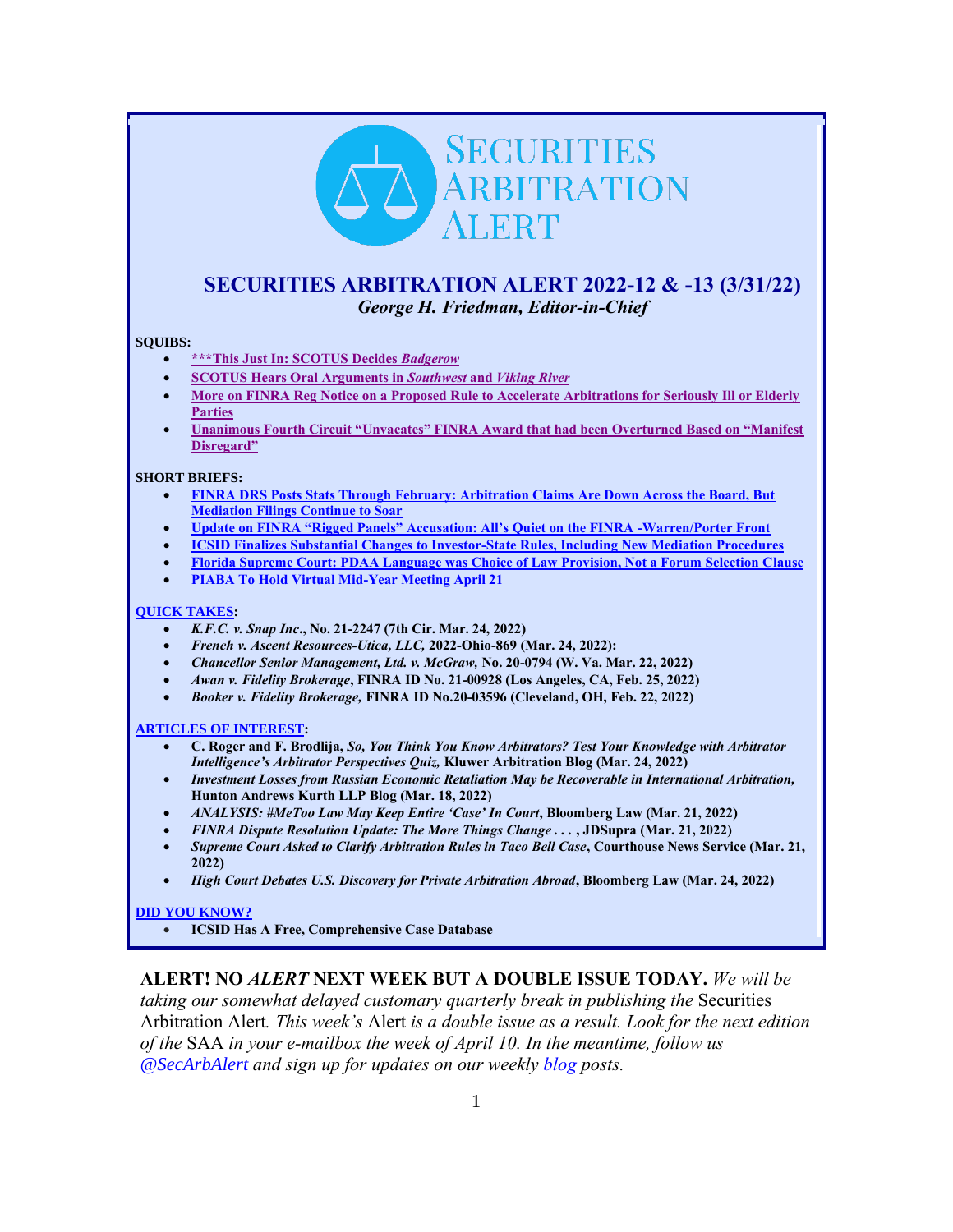#### *SQUIBS: IN-DEPTH ANALYSIS*

<span id="page-1-0"></span>**\*\*\*THIS JUST IN: SCOTUS DECIDES** *BADGEROW. Just as we went to press came word that, based on statutory construction, the Supreme Court has decided* **[Badgerow](https://www.supremecourt.gov/search.aspx?filename=/docket/docketfiles/html/public/20-1143.html)  [v. Walters](https://www.supremecourt.gov/search.aspx?filename=/docket/docketfiles/html/public/20-1143.html)***, No. 20-1143, ruling 8-1 that the "look through" doctrine does not apply to actions to confirm or vacate an arbitration award under [sections 9](https://www.law.cornell.edu/uscode/text/9/9) and [10](https://www.law.cornell.edu/uscode/text/9/10) of the Federal Arbitration Act ("FAA"), even though it does for motions to compel arbitration under section 4.* As reported in SAA 2021-19 (May 20), the Supreme Court in **May 2020** granted *Certiorari* in this case involving application of the "look through" standard. Specifically, the Court agreed to review *[Badgerow v. Walters,](https://cases.justia.com/federal/appellate-courts/ca5/19-30766/19-30766-2020-09-15.pdf?ts=1600191042)* 975 F.3d 469 (5th Cir. 2020), a case we analyzed in SAA 2020-36 (Sep. 23). In the underlying case, the Fifth Circuit held that the District Court was correct when it applied the "look through" standard to determine that it could remove a state court action to vacate a FINRA Award.

#### **The Case Below**

A FINRA Panel rendered an [Award](https://www.finra.org/sites/default/files/aao_documents/16-02759.pdf) denying AP Badgerow's claims against Ameriprise and three "franchise advisors," triggering a petition to vacate by Badgerow in a Louisiana trial court. The Respondents then removed the case to federal court. Thereafter, the District Court confirmed the Award, finding no fraud in its procurement as Badgerow had alleged. Before the Fifth Circuit was whether the District Court acted properly in determining it had federal jurisdiction to support removal.

#### **The FAA and Federal Jurisdiction**

Because the FAA does not confer federal jurisdiction, another basis such as diversity of citizenship or a federal question must be present. As reported in SAA 2021-39 (Oct. 21), a wonderful primer on the FAA and federal jurisdiction was provided by the unanimous Connecticut Supreme Court decision in *[A Better Way Wholesale Autos, Inc. v. Saint Paul,](https://cases.justia.com/connecticut/supreme-court/2021-sc20386.pdf?ts=1633536116)*  No. SC20386 (Conn. Oct. 12, 2021). The case dealt with whether the shorter time to vacate an award under state law – Connecticut General Statutes  $\S$  52-420 (b) – was preempted by the FAA. The Court held it was not, because the State's law: "… does not stand as an obstacle to the accomplishment of the federal policy to enforce arbitration agreements."

#### **The "Look Through" Standard Under FAA Section 4 Petitions to Compel**

The Supreme Court in *[Vaden v. Discover Bank](https://supreme.justia.com/cases/federal/us/556/49/)*, 556 U.S. 49 (2009), held that jurisdiction over a petition to compel arbitration under FAA [section 4](https://www.law.cornell.edu/uscode/text/9/4) is determined by the nature of the underlying dispute. This was based on section 4 language providing that a motion to compel arbitration can be brought in "any United States district court which, save for such agreement, would have jurisdiction under title 28, in a civil action or in admiralty of the subject matter of a suit arising out of the controversy between the parties." The *Vaden* standard became known as the "look through" standard.

## **Majority of Circuits Extend the Standard to Award Confirmation**

Over the years, a majority of Circuits considering the question (First, Second, Fourth, and Fifth) have extended the "look through" standard to post-award petitions to confirm or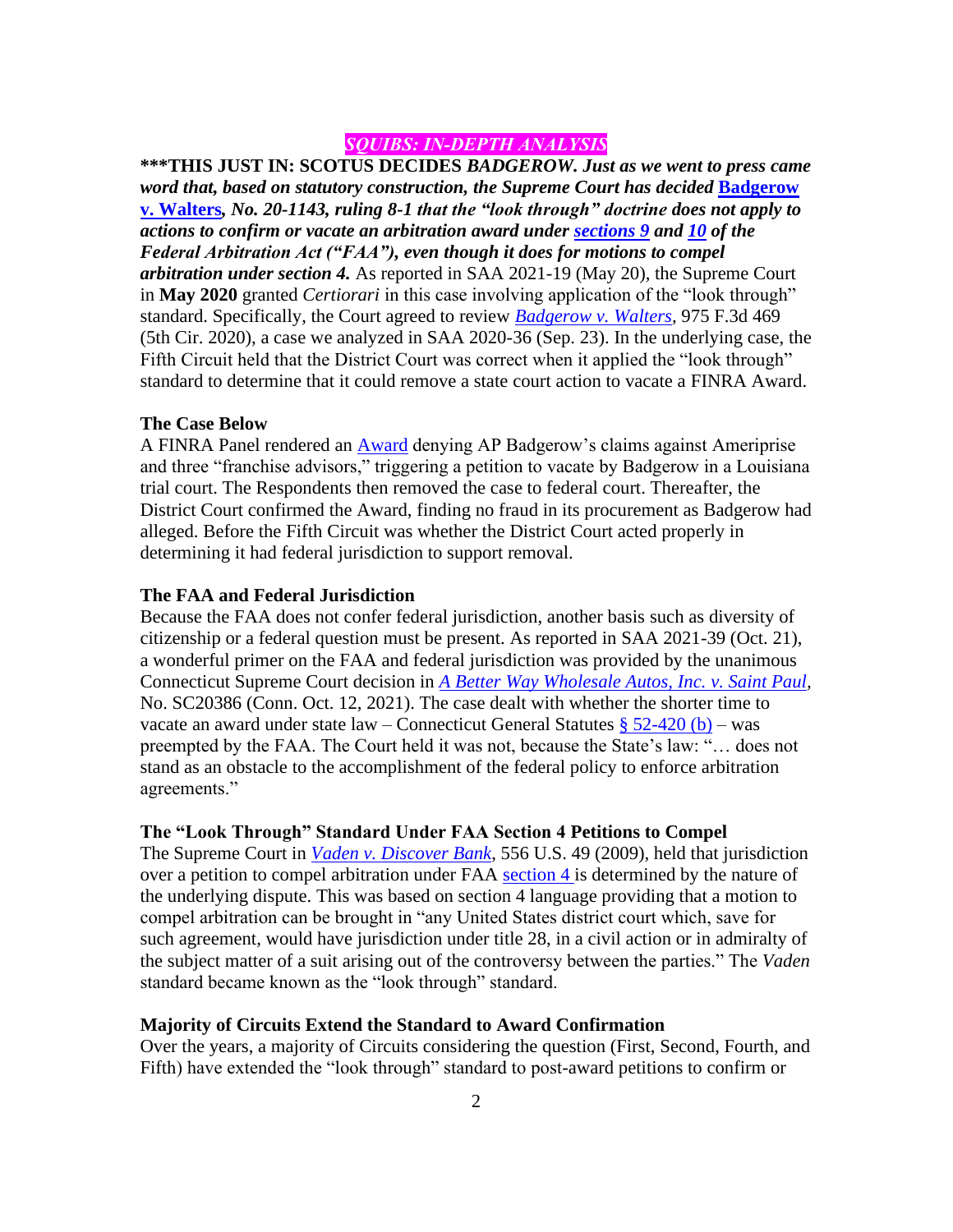vacate/modify. See, for example, *[Doscher v. Sea Port Group Securities, LLC,](https://casetext.com/case/doscher-v-sea-port-grp-sec-llc-2)* 832 F.3d 372 (2d Cir. 2016), where the Second Circuit extended *Vaden'*s "look through" jurisdictional test to actions to confirm (FAA [section 10\)](https://www.law.cornell.edu/uscode/text/9/10) or modify (FAA [section 11\)](https://www.law.cornell.edu/uscode/text/9/11) awards under the FAA. The Third and the Seventh Circuits have adopted a contrary view, limiting the "look through" standard to actions to enforce arbitration agreements. See, for example, *[Goldman v. Citigroup Global Markets Inc](https://www.leagle.com/decision/infco20160822060)*., 834 F.3d 242 (3d Cir. 2016). The issue identified for review in the granted [Petition](https://www.supremecourt.gov/DocketPDF/20/20-1143/168897/20210212125705261_badgerow%20--%20cert.%20petition%20--%20FILED.pdf) for *Certiorari*: "Whether federal courts have subject-matter jurisdiction to confirm or vacate an arbitration award under Sections 9 and 10 of the FAA where the only basis for jurisdiction is that the underlying dispute involved a federal question."

#### **SCOTUS: No "Look Through" in Award Enforcement or Challenges**

The 8-1 majority (**Justice Breyer** dissenting) holds that the language in FAA sections 9 and 10 does not support application of the look through standard to award enforcement or challenges. Writing for the majority, **Justice Kagan**'s Opinion states: "In *Vaden v. Discover Bank*, 556 U. S. 49 (2009), we assessed whether there was a jurisdictional basis to decide a Section 4 petition to compel arbitration by means of examining the parties' underlying dispute. The text of Section 4, we reasoned, instructs a federal court to 'look through' the Opinion of the Court petition to the 'underlying substantive controversy' between the parties—even though that controversy is not before the court…. If the underlying dispute falls within the court's jurisdiction—for example, by presenting a federal question—then the court may rule on the petition to compel. That is so regardless whether the petition alone could establish the court's jurisdiction.

"The question presented here is whether that same 'look-through' approach to jurisdiction applies to requests to confirm or vacate arbitral awards under the FAA's Sections 9 and 10. We hold it does not. Those sections lack Section 4's distinctive language directing a look-through, on which *Vaden* rested. Without that statutory instruction, a court may look only to the application actually submitted to it in assessing its jurisdiction."

#### **Justice Breyer's Dissent**

Justice Breyer asserts that strict statutory construction alone should not carry the day: "When interpreting a statute, it is often helpful to consider not simply the statute's literal words, but also the statute's purposes and the likely consequences of our interpretation. Otherwise, we risk adopting an interpretation that, even if consistent with text, creates unnecessary complexity and confusion. That, I fear, is what the majority's interpretation here will do. I consequently dissent."

## **Oops! A "C" on Our Take**

Our take on the oral argument gets partial credit at best. We said before: "It seems to us that the Court will be tasked with reconciling two core countervailing arguments: 1) does it matter that only FAA [section 4](https://www.law.cornell.edu/uscode/text/9/4) (compelling arbitration) has express language supporting the look through doctrine (providing that a motion to compel arbitration can be brought in 'any United States district court which, save for such agreement, would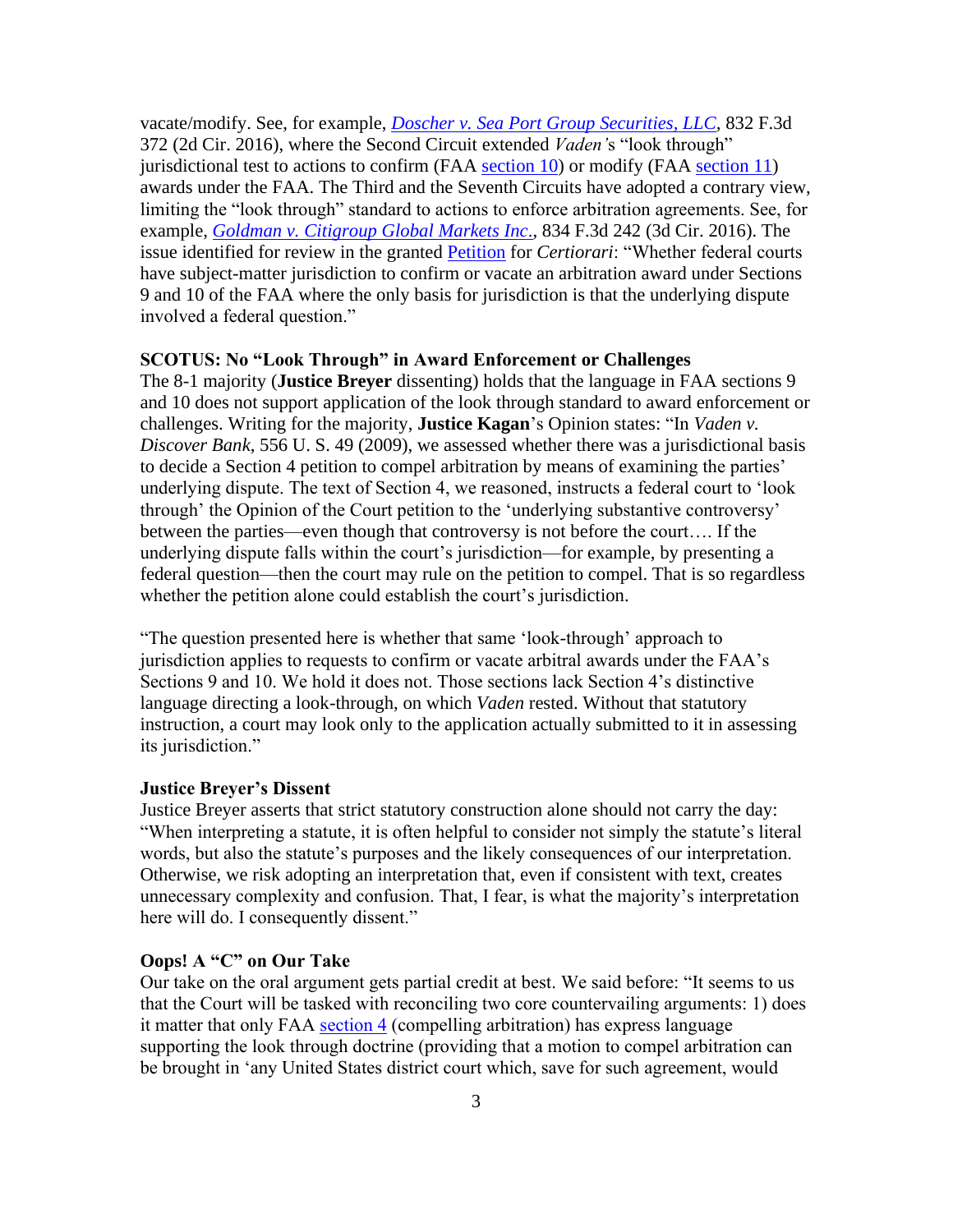have jurisdiction under title 28, in a civil action or in admiralty of the subject matter of a suit arising out of the controversy between the parties'), while [sections 9](https://www.law.cornell.edu/uscode/text/9/9) and [10](https://www.law.cornell.edu/uscode/text/9/10) (confirming/challenging awards) do not?" That part was spot on. This part was not: "Although a lopsided decision seems unlikely, our money is on the Respondents…. [We are guided by] an imagined **Justice Scalia** question we identified in our editorial note in #41: 'So let me get this straight: it's OK to apply 'look through' to enforcing the arbitration agreement, but not the eventual award??'"

*(ed: \*What does this decision means in practical terms? A party seeking federal jurisdiction to confirm or vacate an award must establish an independent basis for jurisdiction for the petition such as through diversity of citizenship or a federal question. If not, better familiarize yourself with the State court system. \*\*This squib was [published](https://www.secarbalert.com/blog/this-just-in-scotus-decides-badgerow/) in or March 31 blog.)*

*[return to top](#page-0-0)*

## <span id="page-3-0"></span>**SCOTUS HEARS ORAL ARGUMENTS IN** *SOUTHWEST* **AND** *VIKING RIVER*

*The Supreme Court heard oral argument this week in the remaining two of four cases involving arbitration it reviewed over the last two weeks.* As reported in SAA 2022-11 (Mar. 24) and in our [blog,](https://www.secarbalert.com/blog/scotus-hears-oral-arguments-in-morgan-and-zf-auto-two-more-to-go/) the Court last week heard oral argument on **March 21** in *[Morgan v. Sundance Inc.](https://www.supremecourt.gov/docket/docketfiles/html/public/21-328.html)*, No. 21-328, and on **March 23** in *[ZF Automotive US, Inc. v.](https://www.supremecourt.gov/search.aspx?filename=/docket/docketfiles/html/public/21-401.html)  [Luxshare, Ltd.](https://www.supremecourt.gov/search.aspx?filename=/docket/docketfiles/html/public/21-401.html),* No. 21-401, and *[AlixPartners LLP v. The Fund for Protection of](https://www.supremecourt.gov/docket/docketfiles/html/public/21-518.html)  [Investors' Rights in Foreign States](https://www.supremecourt.gov/docket/docketfiles/html/public/21-518.html)*, No. 21-518. This week, SCOTUS heard arguments in *[Southwest Airlines Co. v. Saxon,](https://www.supremecourt.gov/search.aspx?filename=/docket/docketfiles/html/public/21-309.html)* No. 21-309 on **March 28**, and *[Viking River Cruises,](https://www.supremecourt.gov/docket/docketfiles/html/public/20-1573.html)  [Inc. v. Moriana,](https://www.supremecourt.gov/docket/docketfiles/html/public/20-1573.html)* No. 20-1573 on **March 30***.* We offer in this squib a brief review of the cases and the arguments presented.

#### **A Brief Review**

We covered these cases in detail in [SAA 2021-47 \(Dec. 16\)](https://secarbalert.com/wp-content/uploads/2021/12/SAA-2021-47-Dec.-16-FINAL.pdf) and in a feature article, *[After](https://www.secarbalert.com/blog/after-a-lull-in-2021-a-busy-year-ahead-arbitration-wise-for-scotus/)  [a Lull in 2021, a Busy Year Ahead Arbitration-wise for SCOTUS](https://www.secarbalert.com/blog/after-a-lull-in-2021-a-busy-year-ahead-arbitration-wise-for-scotus/),* 2021:48 SEC. ARB. ALERT 1 (Dec. 23, 2021). We provide below a thumbnail on the issues involved.

**Southwest Airlines:** Federal Arbitration Act ("FAA") [section 1](https://www.law.cornell.edu/uscode/text/9/1) exempts from the Act: "contracts of employment of seamen, railroad employees, or any other class of workers engaged in foreign or interstate commerce." As we have reported many times, there is a clear Circuit Court split on whether the FAA section 1 exemption embraces only workers actually moving goods or people in interstate commerce or is to be construed more broadly to cover those who are part of the "flow" or "stream" of interstate commerce. The question presented in the **August 23** [Petition](https://www.supremecourt.gov/DocketPDF/21/21-309/188764/20210827152547454_Southwest%20Airline%20Co%20v%20Saxon%20Petition.pdf) is: "Whether workers who load or unload goods from vehicles that travel in interstate commerce, but do not physically transport such goods themselves, are interstate 'transportation workers' exempt from the Federal Arbitration Act."

*Viking River***:** We have reported many times on *[Iskanian v. CLS Transportation Los](http://www.courts.ca.gov/opinions/archive/S204032A.PDF)  [Angeles, LLC](http://www.courts.ca.gov/opinions/archive/S204032A.PDF)*, 59 Cal.4th 348, 327 P.3d 129 (Calif. 2014), *Cert. den*., 135 S.Ct. 1155 (2015), where a divided 4-3 California Supreme Court – complete with partial concurrences and dissents – held that an employee could pursue claims against their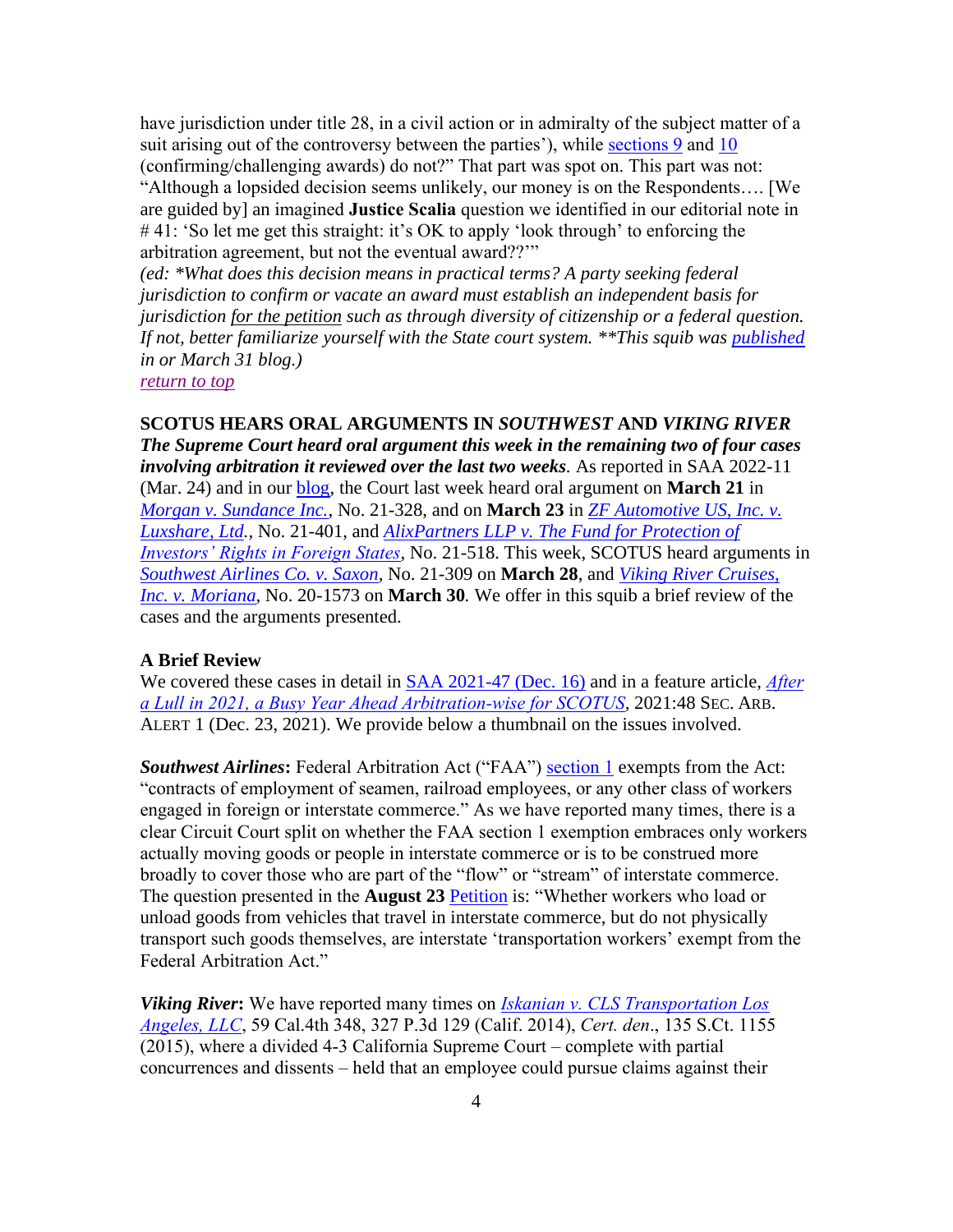employer under the California [Private Attorneys General Act](http://leginfo.legislature.ca.gov/faces/codes_displayText.xhtml?lawCode=LAB&division=2.&title=&part=13.&chapter=&article=) ("PAGA"), despite the existence of an arbitration agreement waiving such claims (see, for example, SAA 2015- 01 and SAAs 2014-41 & -24). But did the U.S. Supreme Court's subsequent decision in *[Epic Systems Corp. v. Lewis](https://www.supremecourt.gov/opinions/17pdf/16-285_q8l1.pdf)*, 138 S.Ct. 1612 (2018), holding that class or collective action waivers are enforceable under the FAA, implicitly overrule *Iskanian?* The **May 10** [Petition](https://www.supremecourt.gov/DocketPDF/20/20-1573/178703/20210510123129707_2021-05-10%20Viking%20Petition%20Final.pdf) in *Viking River* asks: "Whether the Federal Arbitration Act requires enforcement of a bilateral arbitration agreement providing that an employee cannot raise representative claims, including under PAGA."

#### **The Oral Arguments**

Note: The oral arguments took place as scheduled with **Justice Thomas** participating in both remotely. Recall that, as reported in SAA 2022-11 (Mar. 24), Justice Thomas was out ill and did not participate in the oral arguments in *Morgan*, and *ZF Automotive* and *AlixPartners*. **Chief Justice Roberts** had announced up front before both of those arguments that Justice Thomas would: "participate in consideration and decision of the cases on the basis of the briefs and the transcripts of oral argument." **Justice Coney Barrett** did not participate in *Southwest,* but did so in *Viking River.* There was no explanation about her absence in *Southwest*, but we think it was because she authored the Opinion in *[Wallace v. Grubhub Holdings, Inc](http://media.ca7.uscourts.gov/cgi-bin/rssExec.pl?Submit=Display&Path=Y2020/D08-04/C:19-1564:J:Barrett:aut:T:fnOp:N:2558401:S:0)*., 970 F.3d 798 (7th Cir. 2020). The unanimous *Wallace* Court had rejected the drivers' argument that the FAA section 1 carveout covered workers moving goods that had in the past been transported in interstate commerce but who themselves did not regularly move goods or people in interstate commerce. The case was referred to several times during the argument.

*Southwest Airlines*: The discussion featured repeated references to: drayage; seamen; stevedores; and wharfage. There were also frequent mentions of *[Circuit City Stores v.](http://www.law.cornell.edu/supct/html/99-1379.ZO.html)  [Adams,](http://www.law.cornell.edu/supct/html/99-1379.ZO.html)* 532 U.S. 105 (2001) (FAA section 1 exemption for "workers engaged in interstate commerce" applies only to transportation workers) and *[New Prime Inc. v.](https://www.law.cornell.edu/supremecourt/text/17-340)  [Oliveira](https://www.law.cornell.edu/supremecourt/text/17-340)*, 139 S.Ct. 532 (2019) (FAA section 1 covers independent contractors, not just "employees"). The discussion focused more on the narrow question of airline baggage handlers, and seemed to be saving for another day the broader issue of "last mile" or Uber/Lift drivers. Based on the questions from the pro-arbitration wing Justices, it seems to us that a narrow "stream" or "flow" of FAA section 1 engaged in interstate commerce ruling is in the offing. See, for example, the colloquy between **Justice Gorsuch** and Southwest's counsel **Shay Dvoretzky**, beginning with this question on [transcript](https://www.supremecourt.gov/oral_arguments/argument_transcripts/2021/21-309_0pl1.pdf) page 12: "Counsel, let's say I -- I agree with everything you just said, but I still have a question about folks who unload cargo from interstate commerce and bring it into the state. Now what evidence is there that railroad workers who did that were or were not covered by this statutory language? And, if they were covered by it, do you lose?" In the spirit of the upcoming Passover holiday, Justice Thomas asked four questions. We recommend that readers peruse the excellent analysis, *[Looking for Definitions, the Supreme Court Weighs](https://blog.cpradr.org/2022/03/28/looking-for-definitions-the-supreme-court-weighs-the-limits-of-the-federal-arbitration-acts-sec-1-exemption/)  [the Limits of the Federal Arbitration Act's Sec. 1 Exemption,](https://blog.cpradr.org/2022/03/28/looking-for-definitions-the-supreme-court-weighs-the-limits-of-the-federal-arbitration-acts-sec-1-exemption/)* offered in the *CPR Blog* on **March 28**.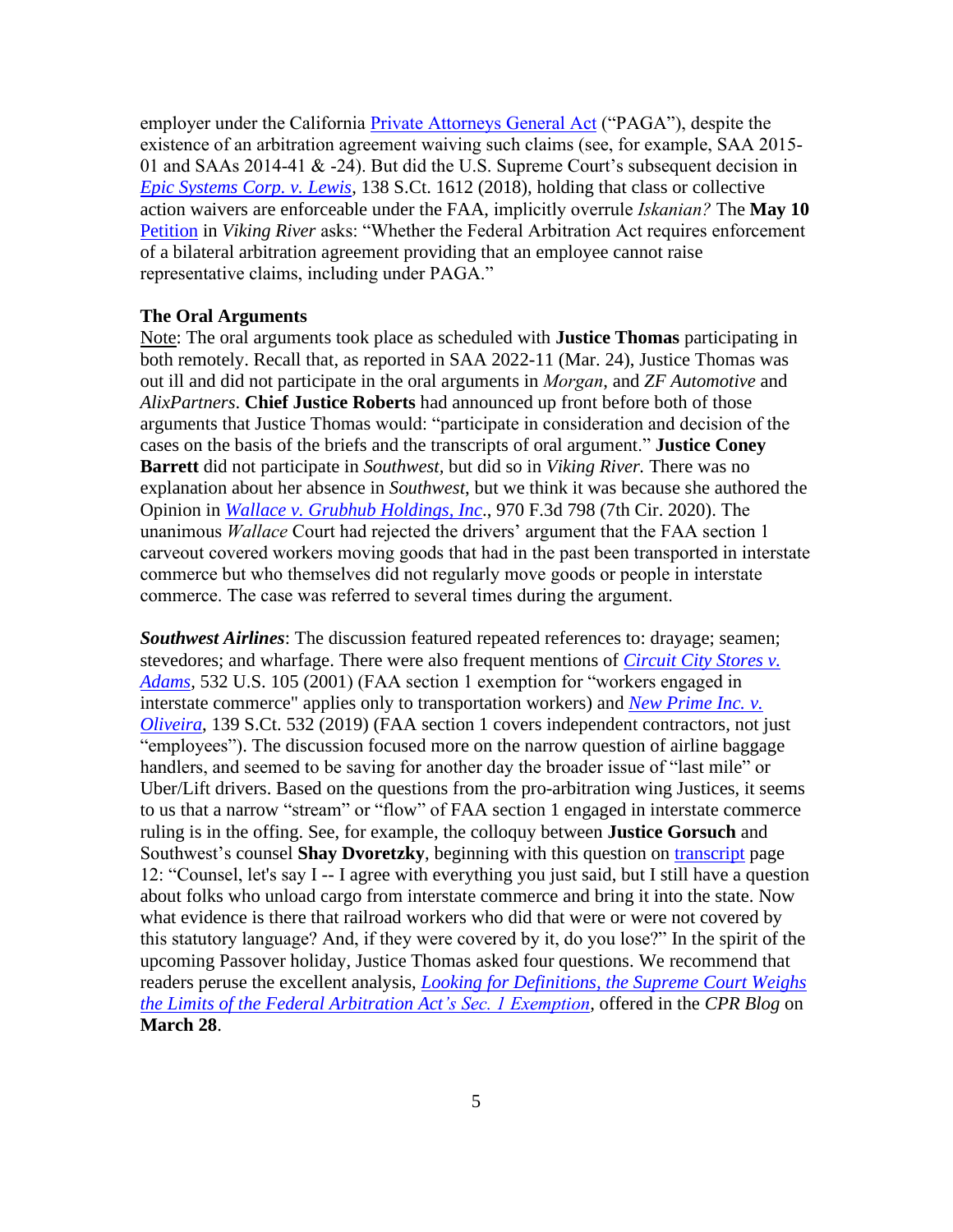*Viking River Cruises*: With a full complement of Justices, the argument focused squarely on the preemptive effect of the FAA as defined by *Concepcion, Epic Systems,* and *Lamps Plus* versus California's right to enforce its labor laws via private attorneys general using PAGA. The Court's pro-arbitration wing was very quiet, with the bulk of the questions coming from **Justices Breyer, Kagan and Sotomayor**. This might just mean that there are enough votes to find PAGA is preempted by the FAA, so the pro-PDAA Justices saw no need to jump in (although Justice Thomas posed his usual question about the applicability of the FAA in State courts). Justice Sotomayor observed that PAGA was enacted before (*ed: in 2004*) the decisions in *Concepcion, Epic Systems,* and *Lamps Plus,* thus undermining any argument that PAGA was enacted to work around those holdings. Viking's counsel **Paul D. Clement** responded that PAGA was moribund before the SCOTUS rulings, and that PAGA use exploded thereafter with 17 such cases now being filed every day. He also raised an interesting point: if PAGA-type laws were important to the States as an effective labor law enforcement mechanism, why did no other States file *Amicus* Briefs? He described the law as an "outlier" – a point that seemed to resonate with Justice Gorsuch. For a comprehensive "chapter-and-verse" analysis, we recommend that readers peruse these **March 30** posts: *[Adding a Claim, and Avoiding Arbitration:](https://blog.cpradr.org/2022/03/30/adding-a-claim-and-avoiding-arbitration-the-supreme-court-reviews-californias-private-attorneys-general-act/)  [The Supreme Court Reviews California's Private Attorneys General Act,](https://blog.cpradr.org/2022/03/30/adding-a-claim-and-avoiding-arbitration-the-supreme-court-reviews-californias-private-attorneys-general-act/)* appearing in the *CPR Blog;* and *[Supreme Court Weighs Employer's Challenge to California Labor Law](https://www.latimes.com/politics/story/2022-03-30/supreme-court-weighs-employers-challenge-to-california-labor-law)* in the *LA Times.*

#### **A Handy Chart on All Four Cases**

We again offer the chart below, which has information on the "Arbitration Final Four" cases.

**March 21**: *[Morgan v. Sundance Inc.](https://www.supremecourt.gov/docket/docketfiles/html/public/21-328.html)*, No. 21-328: prejudice requirement for waiver of arbitration rights. Transcript is [here;](https://www.supremecourt.gov/oral_arguments/argument_transcripts/2021/21-328_apl1.pdf) audio recording is [here.](https://www.supremecourt.gov/oral_arguments/audio/2021/21-328)

**March 23:** *[ZF Automotive US, Inc. v. Luxshare, Ltd.](https://www.supremecourt.gov/search.aspx?filename=/docket/docketfiles/html/public/21-401.html),* No. 21-401, and *[AlixPartners LLP](https://www.supremecourt.gov/docket/docketfiles/html/public/21-518.html)  [v. The Fund for Protection of Investors' Rights in Foreign States](https://www.supremecourt.gov/docket/docketfiles/html/public/21-518.html)*, No. 21-518; 18 USC 1782: discovery in foreign arbitration. Transcript is [here;](https://www.supremecourt.gov/oral_arguments/argument_transcripts/2021/21-401_k53m.pdf) audio recording is [here.](https://www.supremecourt.gov/oral_arguments/audio/2021/21-401)

**March 28:** *[Southwest Airlines Co. v. Saxon](https://www.supremecourt.gov/search.aspx?filename=/docket/docketfiles/html/public/21-309.html)*, No. 21-309: FAA section 1 exemption scope – is it limited to workers actually moving goods or people over state lines or is part of the "flow" or "stream" enough? Transcript is [here;](https://www.supremecourt.gov/oral_arguments/argument_transcripts/2021/21-309_0pl1.pdf) audio recording is [here.](https://www.supremecourt.gov/oral_arguments/audio/2021/21-309)

**March 30**: *[Viking River Cruises, Inc. v. Moriana](https://www.supremecourt.gov/docket/docketfiles/html/public/20-1573.html)*, No. 20-1573: FAA preemption of California's PAGA. Transcript is [here;](https://www.supremecourt.gov/oral_arguments/argument_transcripts/2021/20-1573_3204.pdf) audio recording is [here.](https://www.supremecourt.gov/oral_arguments/audio/2021/20-1573)

*(ed: \**Amicus *Briefs aplenty were filed in all four cases and can be found by clicking on the link to each case. \*\*As we've said before, one wonders if SCOTUS is setting up another "[Steelworkers Trilogy](https://scholarship.law.edu/cgi/viewcontent.cgi?referer=https://www.google.com/&httpsredir=1&article=3226&context=lawreview)" scenario, when the Court six decades ago simultaneously decided three landmark arbitration cases involving the United Steelworkers. The three cases,* [United Steelworkers v. American Manufacturing Co](https://supreme.justia.com/cases/federal/us/363/564/)*., 363 U.S. 564 (1960);* [United Steelworkers v. Enterprise Wheel & Car Corp](https://supreme.justia.com/cases/federal/us/363/593/)*., 363 U.S. 593 (1960); and* [United Steelworkers v. Warrior & Gulf Navigation Co](https://supreme.justia.com/cases/federal/us/363/574/)*., 363 U.S. 574 (1960), were all heard the same week (April 27-28, 1960), and the decisions were all announced*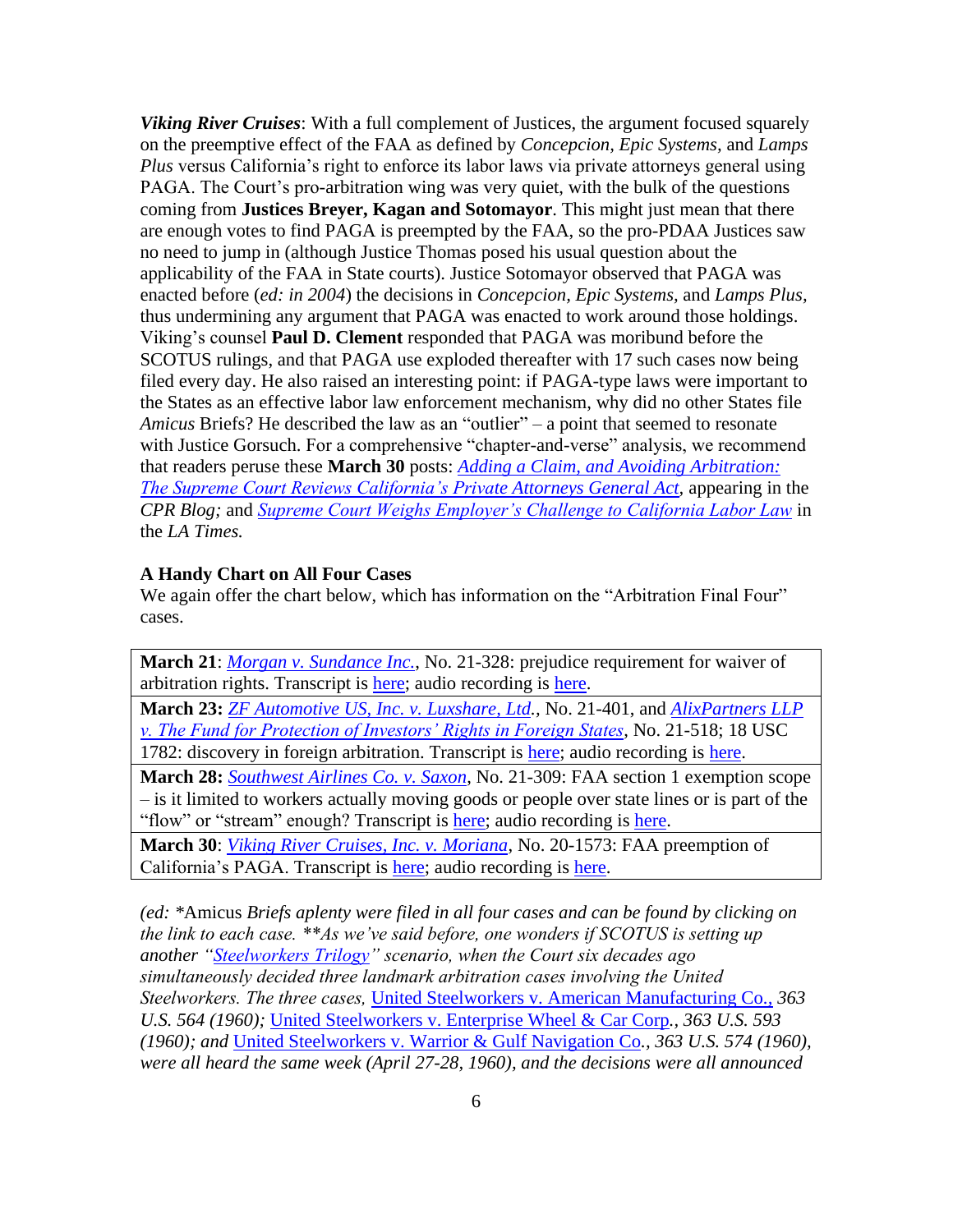*seriatim on the same day (June 20, 1960). Is SCOTUS planning a redux with the "Arbitration Quartet"? \*\*\*This squib was [published](https://www.secarbalert.com/blog/scotus-hears-oral-arguments-in-southwest-and-viking-river/) in our blog on March 31.) [return to top](#page-0-0)*

<span id="page-6-0"></span>**MORE ON FINRA REG NOTICE ON A PROPOSED RULE TO ACCELERATE ARBITRATIONS FOR SERIOUSLY ILL OR ELDERLY PARTIES**. *Just as we were finalizing SAA 2022-10 (Mar. 17) came word that FINRA had filed [Regulatory](https://www.finra.org/rules-guidance/notices/22-09)  [Notice 22-09,](https://www.finra.org/rules-guidance/notices/22-09) FINRA Requests Comment on a Proposed Rule to Accelerate Arbitration Proceedings for Seriously Ill or Elderly Parties.* We reported briefly on this item in # - 10 and promised a full analysis in a future *Alert*.

#### **Background**

As reported in SAA 2021-46 (Dec. 9), FINRA's [Board of Governors](http://www.finra.org/about/finra-board-governors) met in **December 2021** and among other actions approved a rule change proposal to codify and improve the existing FINRA Dispute Resolution Services [special program](https://www.finra.org/arbitration-mediation/expedited-proceedings-senior-or-seriously-ill-parties) to expedite administration of arbitration cases involving senior or seriously ill parties. FINRA CEO **Robert W. Cook**'s post-meeting [memo](https://www.finra.org/about/governance/finra-board-governors/meetings/update-finra-board-governors-meeting-december-2021) stated: "The Board approved publication of a Regulatory Notice soliciting comment on proposed amendments to the Codes of Arbitration Procedure to accelerate case processing for seriously ill parties and parties who are 75 or older." In keeping with the "new normal" for rule change proposals, the Board had authorized staff to publish a Regulatory Notice seeking comments, rather than a 19b filing with the SEC.

#### **Originally a Voluntary Program**

As reported in SAA 2019-10 (Mar. 6), FINRA DRS has since **2004** had a voluntary program to expedite the arbitration process for older (age 65+) or seriously ill investors. While Arbitrators and staff have been trained to speed these cases along, one drawback has always been that the *Codes* don't permit staff to shorten any timeframe in the rules without consent of the parties. Under the existing program: "staff will endeavor to do the following on an expedited basis: Complete the arbitrator selection process; Schedule the initial pre-hearing conference; Serve the final award; and Determine whether the parties are interested in mediation." Arbitrators are sensitized to respond favorably to requests for expedited treatment, specifically: "the arbitration panel is expected to press for hearing dates and discovery deadlines that will expedite the process, yet still provide a fair amount of time for case preparation: Scheduling hearing dates; Considering postponement requests; and Setting discovery deadlines."

#### **The Reg Notice: Codify the Program**

Regulatory Notice 22-09 says: "FINRA seeks comment on a proposal to accelerate arbitration case processing when requested by parties who are seriously ill or are at least 75 years old. The proposal would help ensure that these parties are able to participate meaningfully in FINRA arbitration by shortening certain case processing deadlines for parties and arbitrators under the Codes." Addressing the shortcomings of the current voluntary program – such as not significantly speeding up cases\* – the Reg Notice lays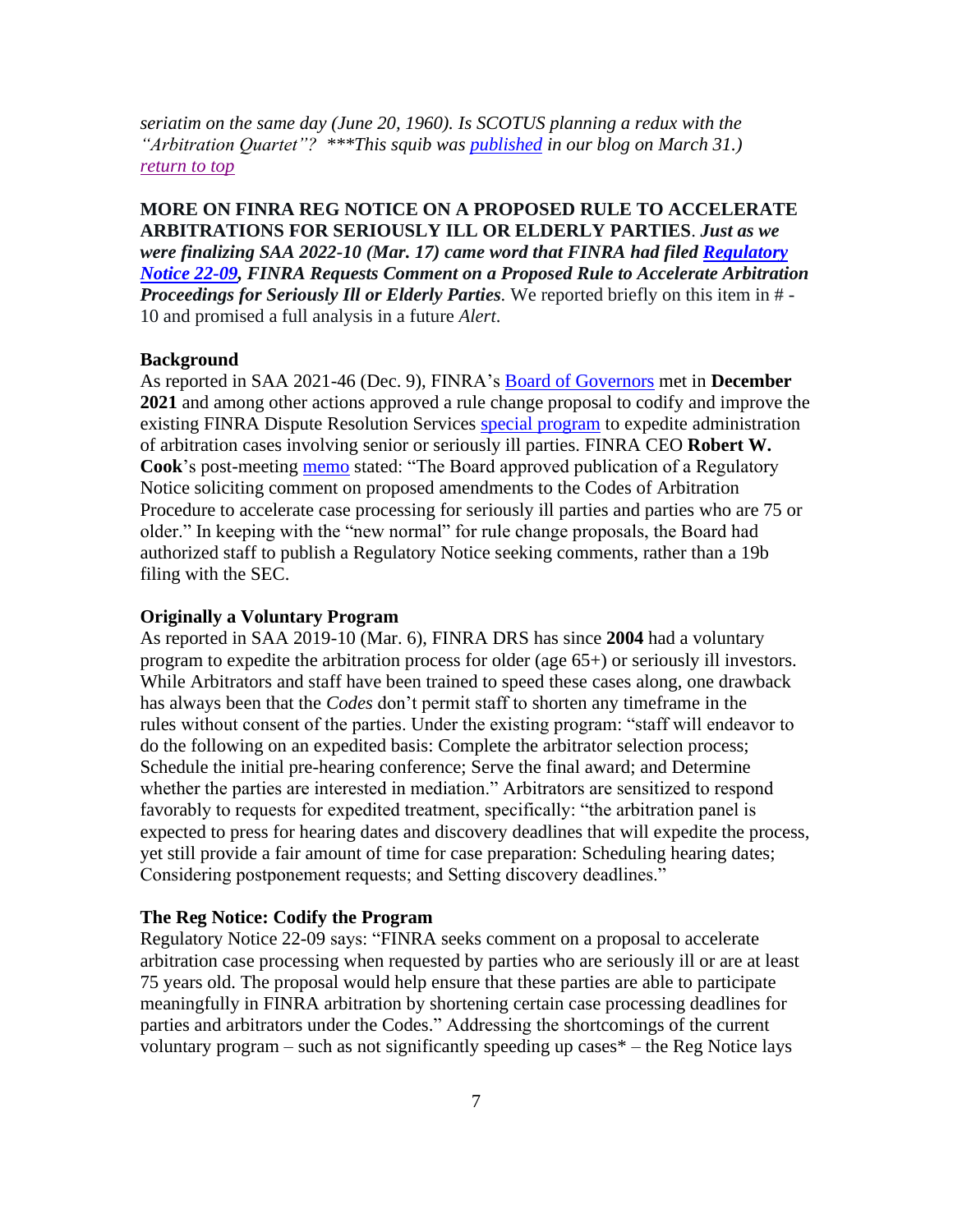out [specific proposed changes](https://www.finra.org/sites/default/files/2022-03/Attachment-A-Accelerated-Processing-of-Arbitration.pdf) to the Customer and Industry *Codes of Arbitration Procedure,* that we excerpt essentially *verbatim* (footnotes are omitted):

*Turnaround Time*. The proposal would provide that a panel in an accelerated case shall endeavor to render the award within 10 months or less and set discovery, briefing and motions deadlines, and schedule hearing sessions, consistent with doing so.

*Serving an Answer*. The proposal would shorten the deadline for an answer to a statement of claim from 45 to 30 days.

*Responding to a Third-Party Claim*. The proposal would shorten the deadline for a response to a third-party claim from 45 to 30 days.

*Completing Arbitrator Lists*. Currently, parties must return the ranked arbitrator lists to FINRA staff no more than 20 days after the lists were sent to the parties. The proposal would shorten this deadline to 10 days.

*Discovery in Customer Cases.* Currently, parties in customer cases are required to produce to all other parties documents that are described in the Document Production Lists on FINRA's website within 60 days of the date that the answer to the statement of claim is due; explain why specific documents cannot be produced within the required time; or object and file an objection with the Director. The proposal would shorten this deadline to 35 days.

*Other Discovery Requests*. Currently, parties must respond within 60 days of receipt to requests for other documents or information. The proposal would shorten this deadline to 30 days.

The Director of Dispute Resolution Services would make an objective determination as to whether the requesting party is at least 75 or has submitted the required certification. A doctor's note would not be required; applicants would attest to their "seriously ill" status.

#### **A Significant Difference (and a Minor One)**

One major difference between the existing and proposed regimes is that the current program sets the "older" threshold at age 65; the proposed rule at 75. The Reg Notice explains: "FINRA is proposing a 75-year-old age requirement to focus on those parties who are most likely to need acceleration. Parties who are 75 or older are significantly more likely to become unable to participate in a hearing after a claim is filed than those who are 65 or older, as demonstrated by published rates of adverse health conditions and mortality" (footnote omitted). A relatively minor change is in terminology. The current voluntary program uses the term "senior" while the proposed rule change uses the term "elderly."

*(ed: \*The Notice says: "The median time for the 3,125 customer arbitrations in the current program to close was approximately 13.4 months, and the median time for the 8,585 customer arbitrations not in the current program to close was approximately 15.2*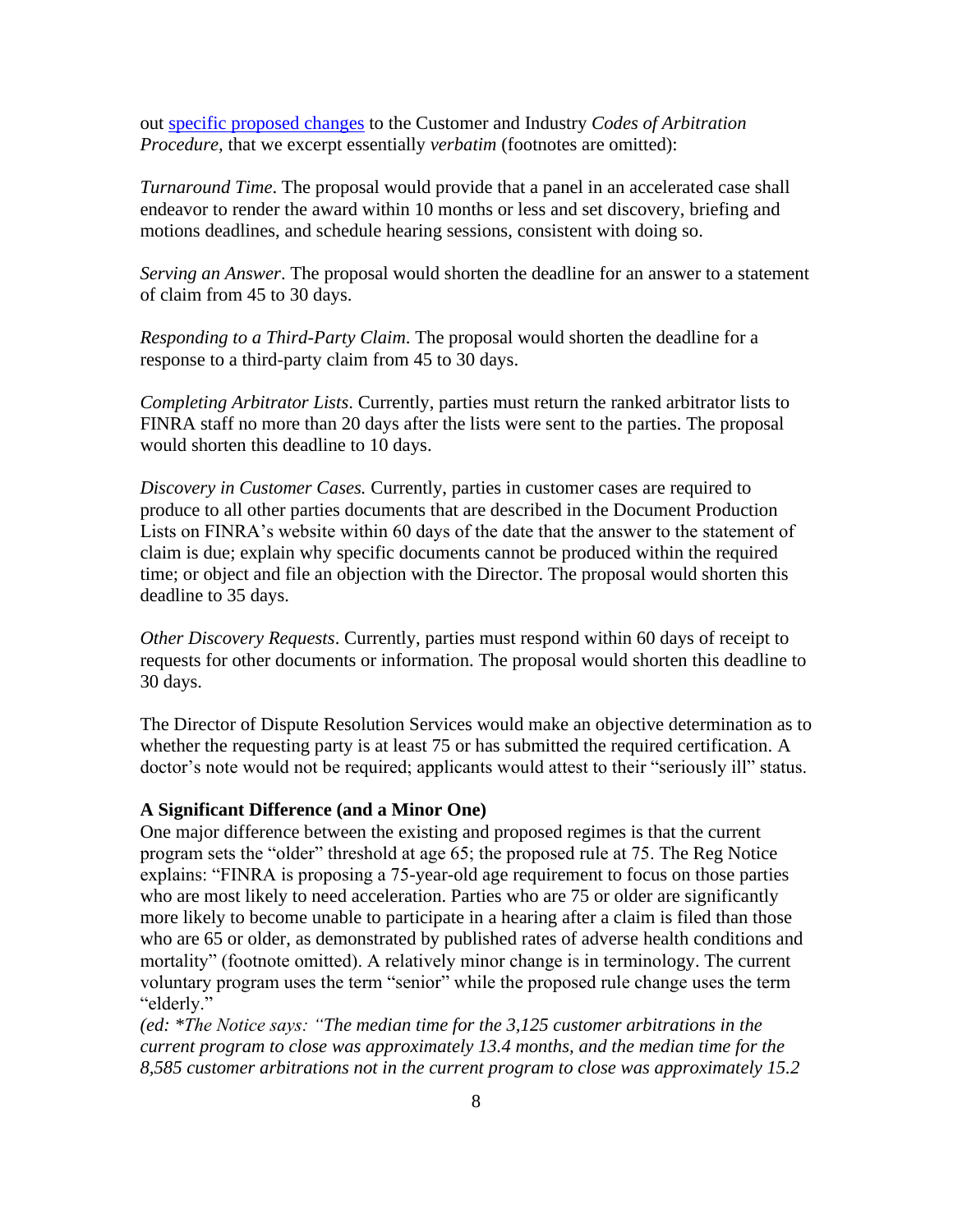months, or a difference of less than two months." Recall that we reported consistent *findings in a mini-survey published in SAA 2021-48 (Dec. 23). \*\*Comments are due May 16 and must be submitted through one of the following methods: 1) online using FINRA's comment form; 2) emailing comments to [pubcom@finra.org;](mailto:pubcom@finra.org) or 3) mailing comments in hard copy to: Jennifer Piorko Mitchell, Office of the FINRA Corporate Secretary, 1735 K Street, NW, Washington, DC 20006-1506. Seven questions are posed to commenters. \*\*\*This is a welcome change since, when all is said and done, the existing program does not abrogate the time frames in the* Codes*. \*\*\*\*The Dispute Resolution Task Force [Report](https://www.finra.org/sites/default/files/Final-DR-task-force-report.pdf) contained recommended improvements in this area.) [return to top](#page-0-0)*

## <span id="page-8-0"></span>**UNANIMOUS FOURTH CIRCUIT "UNVACATES" FINRA AWARD THAT HAD BEEN OVERTURNED BASED ON "MANIFEST DISREGARD."** *Although "manifest disregard" is alive in the Fourth Circuit, a unanimous Court holds that the District Court erred when it held that "the sky-high standard of judicial review" had been met.* We covered in SAA 2020-39 (Oct. 21) *[Warfield v. ICON Advisors, Inc](https://bakerxchange.com/collect/click.aspx?u=MVFwcnZ5U0lyaXk1V0xBb2IvZGtPb1NVeERLQnJYMXYyeVhmaWdxakEwMXNmRFkwMjMva201M3B6WW45dXA5UlFwUTZLcEtlN05nQ1FoMmZkTjE3bCsxd0RmMVBrSmhaRFRlMnpWZkoyV0ZjeE9jTXFvSGFDQT09&rh=ff0069b56a199629b8df52ae214facb029bfe454)*.*,* No. 3:20CV195-GCM (W.D.N.C., 2020), and borrow from our analysis to describe the facts and lower court holding.

## **FINRA Arbitration for Wrongful Termination**

The Plaintiff was employed as a mutual funds wholesaler by Defendants Icon Advisors, Inc. and ICON Distributors, Inc. ("ICON") and was terminated in **November 2017**. Plaintiff thereafter initiated an arbitration against ICON by filing with FINRA a Statement of Claim ("SOC") on **March 14, 2019** (and an amended SOC on **April 11, 2019)**. Plaintiff claimed that ICON's termination explanation in the U5 termination notice ("Form U5") was "false and defamatory," and asserted claims of "wrongful termination, defamation, and unfair and deceptive trade practices." He sought damages and relief exceeding \$5 million and expungement of the allegedly "false and defamatory" language in the termination explanation on his Form U5. On **March 18, 2020**, the Arbitrators [awarded](https://www.finra.org/sites/default/files/aao_documents/19-00732.pdf) Plaintiff \$1,186,975 in compensatory damages for "the stated claim of 'wrongful termination without just cause.'" Additionally, the Panel recommended that the termination explanation in Plaintiff's Form U5 be expunged and replaced with "Awaiting Financing to Clear Tax Liens." Plaintiff moved to confirm the Award and enter judgment pursuant to Federal Arbitration Act ("FAA") [section 9,](https://codes.findlaw.com/us/title-9-arbitration/9-usc-sect-9.html) while ICON moved to vacate the Award.

#### **District Court : "Manifest Disregard" Lives…**

The Fourth Circuit recognized the existence of "manifest disregard" of the law as a basis for vacating an award in *[Wachovia Securities, LLC v. Bran](https://www.leagle.com/decision/infco20120216142)*d, 671 F.3d 472 (4th Cir. 2012), where the Court adopted a two-part test: "(1) the applicable legal principle is clearly defined and not subject to reasonable debate; and (2) the arbitrator refused to heed that legal principle." The District Court cites to the nearly identical case of *[Raymond](https://www.courtlistener.com/opinion/1031657/raymond-james-financial-services-inc-v-bishop/)  [James Financial Services, Inc. v. Bishop](https://www.courtlistener.com/opinion/1031657/raymond-james-financial-services-inc-v-bishop/)*, 596 F.3d 183 (4th Cir. 2010). In that case the Court found that, "where arbitrators imply a termination 'for-cause' provision into a private employment agreement that expressly provides for termination 'at-will,' the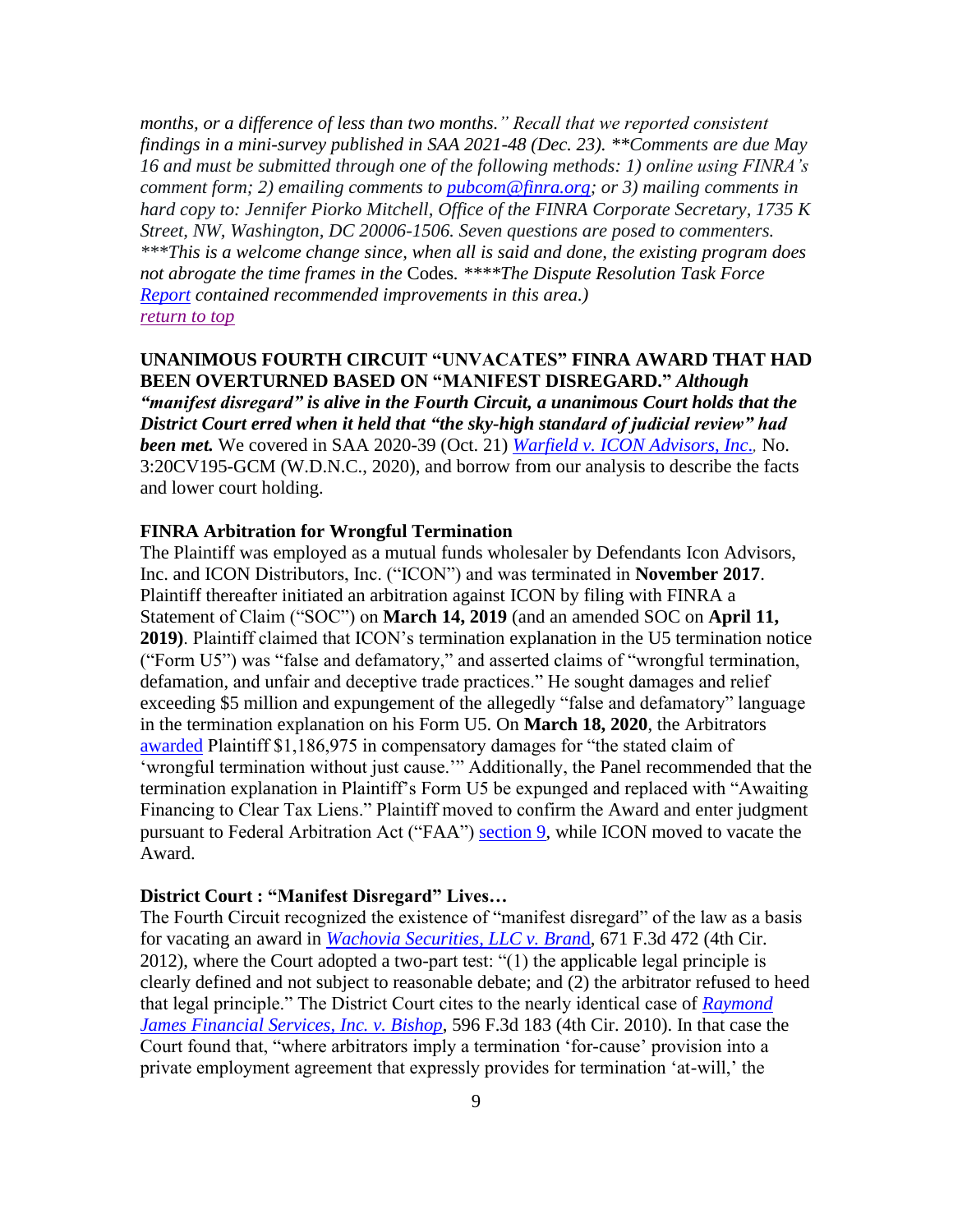arbitrators do more than commit a permissible error of law, they exceed their authority by ignoring the agreement's plain language."

#### **… And is Present Here As to Damages (But Not Expungement)**

The District Court found *Raymond James* to be persuasive and held that "at-will employees" such as Plaintiff, have no avenue of relief for wrongful termination because under North Carolina law "no such cause of action exists for 'at-will' employees." The Court further found that ICON had made the Arbitrators aware of the "clear, wellestablished law" in both North Carolina and the Fourth Circuit. The Court concluded that the Arbitrators chose to disregard that law and that their Award demonstrated a "manifest disregard" of the law and must be vacated. As to the U5 expungement, however, the District Court went the other way: "Unlike the Panel's manifest disregard of the law in their award of damages to Warfield for wrongful termination without just cause, the Court cannot say that the Panel's U5 language exceeded their powers or demonstrated a manifest disregard of the law."

#### **Fourth Circuit: "Manifest Disregard" Not Present Here**

The unanimous Fourth Circuit panel in *Warfield v. Icon [Advisers,](https://fingfx.thomsonreuters.com/gfx/legaldocs/dwvkrldaypm/EMPLOYMENT_ARBITRATION_ATWILL_decision.pdf) Inc*., No. 20-1690 (4th Cir. Feb. 24, 2022), finds that the stringent grounds to support vacating an award under the FAA have not been met: "The district court refused to enforce the award, holding that North Carolina is an 'at-will' employment state that does not recognize a cause of action for wrongful termination without just cause. The court determined that the arbitrators manifestly disregarded the law in finding to the contrary and vacated the award on that basis. Warfield appeals, and … ICON has not made the exceedingly difficult showing necessary to demonstrate that the arbitrators acted with manifest disregard of the law…. In this case, as in almost all manifest disregard cases, the sky-high standard of judicial review is the beginning and the end of our analysis. Neither North Carolina law nor our decision in *Raymond James* established 'binding precedent requiring a contrary result' from the outcome that the arbitrators reached. *Jones*, 792 F.3d at 403. And even if there were such a binding precedent, ICON has not met its heavy burden of showing that the arbitrators knew of and 'refused to heed' that precedent…. Therefore, the judgment of the district court is *REVERSED*."

*(ed: \*Seems right. As we say with regularity, we think "manifest disregard" is on life support in general, and that SCOTUS, if given a chance, would administer a* coup de grâce. \*\**The original squib was authored by Theodore Ryan, at the time a 3L at St. John's School of Law.)*

*[return to top](#page-0-0)*

#### *SHORT BRIEFS: CONCISE NEWS YOU NEED TO KNOW*

<span id="page-9-0"></span>**FINRA DRS POSTS STATS THROUGH FEBRUARY: ARBITRATION CLAIMS ARE DOWN ACROSS THE BOARD, BUT MEDIATION FILINGS CONTINUE TO SOAR.** FINRA Dispute Resolution Services ("DRS") posted case [statistics](http://www.finra.org/arbitration-and-mediation/dispute-resolution-statistics) through **February**, with the overall case filing trends about the same as in **January**. While we

still caution that results after two months are a small sample, we offer these headlines: 1) overall [arbitration filings](https://www.finra.org/arbitration-mediation/dispute-resolution-statistics#arbitrationstats) through February  $-381$  cases  $-$  are down 21%; 2) cumulative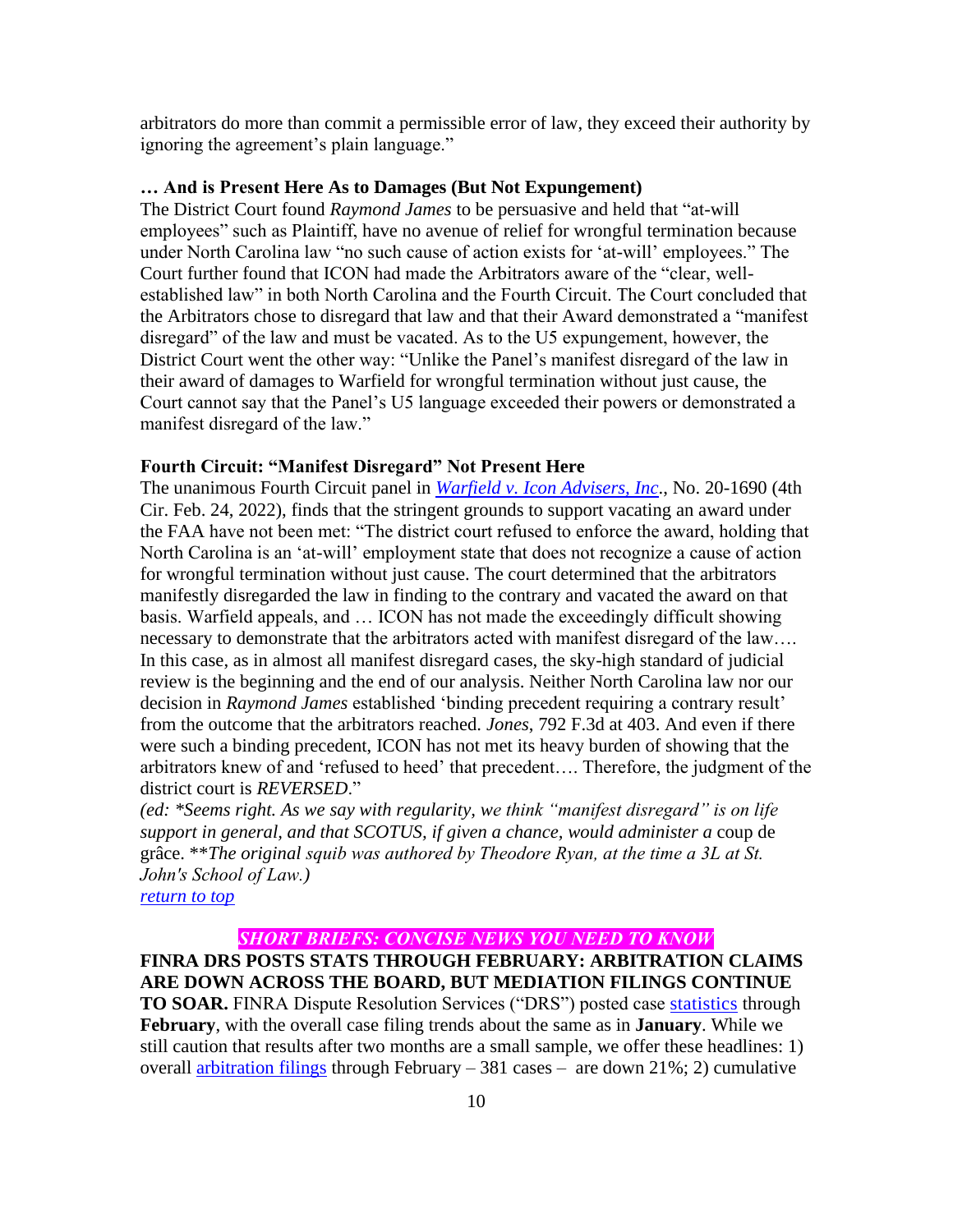customer claims declined by 31%; 3) industry arbitration filings were down 5% (reversing last month's 5% increase); 4) mediation cases continue to soar; and 5) pending cases continue to decrease. Overall arbitration turnaround times were 17.6 months, with hearing cases now taking 19.4 months (both figures are slight improvements from last year). There were 154 [mediation cases](https://www.finra.org/arbitration-and-mediation/dispute-resolution-statistics#mediationstats) in agreement, a gargantuan 166% increase (besting 2021's torrid plus 49% pace). The settlement rate remains very high at 93% (it had been 89% last year). There are now 8,333 DRS [arbitrators](https://www.finra.org/arbitration-and-mediation/dispute-resolution-statistics#arbitratorsbytype) 4,010 public and 4,323 non-public. Pending cases stand at 3,648, a decline of 137 from January.

*(ed: \*Again, kudos to FINRA DRS for eliminating the backlog. \*\*Past year stats can be found [here.](https://www.finra.org/arbitration-mediation/previous-year-end-dispute-resolution-statistics))*

*[return to top](#page-0-0)*

<span id="page-10-0"></span>**UPDATE ON FINRA "RIGGED PANELS" ACCUSATION: ALL'S QUIET ON THE FINRA -WARREN/PORTER FRONT.** FINRA may have responded to the latest letter on this matter from Sen. **Elizabeth Warren** (D-MA) and **Rep. Katie Porter**, but if so it's a well-kept secret. We've covered extensively this ongoing story, which we also blogged about on [February 2,](https://www.secarbalert.com/blog/georgia-court-vacates-finra-award-on-several-bases-including-finra-drs-misconduct-piaba-calls-for-the-feds-to-investigate/) [9,](https://www.secarbalert.com/blog/analysis-georgia-court-vacates-finra-award-on-several-bases/) and [25.](https://www.secarbalert.com/blog/that-didnt-take-long-lawmakers-demand-answers-from-finra-on-rigged-panels-accusation-and-finra-to-conduct-independent-review) To review, Fulton County Superior Court Judge **Belinda E. Edwards** in *[Leggett v. Wells Fargo Clearing Services, LLC](https://www.finra.org/sites/default/files/aao_documents/17-01077%283%29.pdf)*, No. 2019CV328949 (Ga. Super Jan. 25, 2022), found that the potential FINRA arbitrator list preparation process had been compromised. This prompted: 1) subsequent calls by PIABA for Congressional and SEC investigations; 2) a denial from Wells and a vow to appeal; 3) a **February 9** [letter](https://www.warren.senate.gov/imo/media/doc/2022.02.09%20Letter%20to%20FINRA%20on%20Wells%20Fargo%20Scandal%20(1).pdf) to FINRA from Sen. **Elizabeth Warren** (D-MA) and **Rep. Katie Porter** (D-CA) demanding answers by **February 23**; 4) a **February 18** [Press](https://www.finra.org/media-center/newsreleases/2022/finra-hires-firm-conduct-independent-review-arbitrator-selection)  [Release](https://www.finra.org/media-center/newsreleases/2022/finra-hires-firm-conduct-independent-review-arbitrator-selection) from FINRA announcing that the Authority had retained the Lowenstein Sandler law firm to conduct an independent review; 5) a **February 24** appeal by Wells (according to news reports in *FA [Magazine](https://www.fa-mag.com/news/wells-fargo-appeals-ruling-alleging--secret--finra-abitration-agreement-66585.html)* and *[ThinkAdvisor](https://www.thinkadvisor.com/2022/02/25/wells-fargo-appeals-finra-arb-ruling-struck-down-in-court/)*); 6) a FINRA reply to Sen. Warren and Rep. Porter in a **February 21** [letter](https://www.warren.senate.gov/imo/media/doc/FINRA%20Response%20to%20Warren-Porter%20(2.21.22).pdf) from CEO and President **Robert W. Cook**; and 7) as reported in SAA 2022-10 (Mar. 17), a **March 7** [letter](https://www.warren.senate.gov/imo/media/doc/2022.03.7%20Letter%20to%20FINRA%20re%20Response%20to%20Feb%20Letter%20on%20Wells%20Fargo%20Scandal.pdf) from Sen. Warren and Rep. Porter announced in a [Press Release.](https://www.warren.senate.gov/oversight/letters/warren-porter-release-finra-response-on-troubling-allegations-of_wells-fargo-misbehavior-and-finras-arbitration-process) The legislators' latest letter posed several questions and demanded a response by **March 22.** Seeing nothing new after that date on the FINRA or Congressional Websites or social media, we asked for a status update from FINRA, which referred us to Sen. Warren and Rep. Porter. Inquiries to the legislators remain unanswered as of press time.

*(ed: As we've said early and often, this is by no means the end of it. It's just the latest chapter in what is sure to be a lengthy process.) [return to top](#page-0-0)*

<span id="page-10-1"></span>**ICSID FINALIZES SUBSTANTIAL CHANGES TO INVESTOR-STATE RULES, INCLUDING NEW MEDIATION PROCEDURES.** As we've said before, not every investment-related dispute is administered by FINRA. For example, the International Centre for Settlement of Investment Disputes (["ICSID"](https://icsid.worldbank.org/en/)), established in 1966 pursuant to the *[Convention on the Settlement of Investment Disputes between States and Nationals of](https://treaties.un.org/pages/showDetails.aspx?objid=080000028012a925)  [Other States,](https://treaties.un.org/pages/showDetails.aspx?objid=080000028012a925)* asserts that it is "the world's leading institution devoted to international investment dispute settlement." The organization, of course, has [arbitration rules](http://icsidfiles.worldbank.org/ICSID/ICSID/StaticFiles/basicdoc/partF.htm) and, as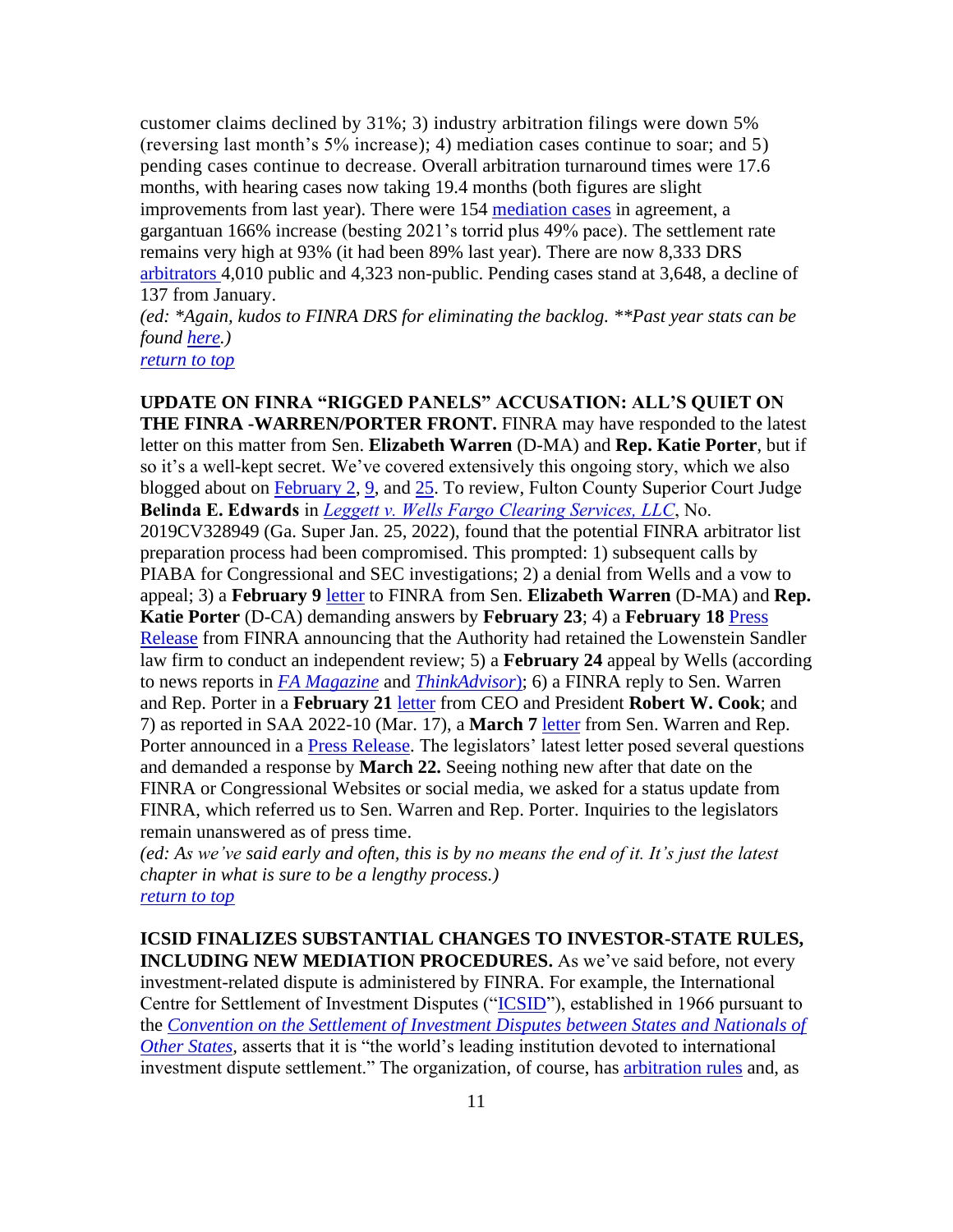reported in SAA 2018-34 (Sep. 5), ICSID announced via an **August 2018** [Press Release](https://icsid.worldbank.org/en/Pages/News.aspx?CID=286) that it was proposing substantial changes for the first time in over a decade. The Release said the proposals "update ICSID's existing rules for arbitration, conciliation and factfinding, and introduce a new set of mediation rules…. The proposed amendments to the ICSID rules are the most far reaching in over 50 years. They draw on input received from governments, the private sector and the public." We later reported in SAA 2021-30 (Aug. 12) that ICSID in **June 2021** released *[Working Paper 5,](https://icsid.worldbank.org/sites/default/files/publications/WP%205-Volume1-ENG-FINAL.pdf)* describing the current state of affairs. Member State comments were due **August 31, 2021**. On **March 21** of this year, ICSID [announced](https://icsid.worldbank.org/news-and-events/communiques/icsid-administrative-council-approves-amendment-icsid-rules) that it has finalized the changes, which will go into effect **July 1**. The announcement adds: "Over the coming months, ICSID will publish guidance notes to assist users in applying the updated rules, as well as offer briefings and courses by request." Wilmer Cutler Pickering Hale and Dorr LLP on **March 24** [published](https://www.lexology.com/library/detail.aspx?g=ae0e0019-5e81-465f-a616-0a5165bef3a2) an excellent analysis of the changes that offers this description: "The rules have been redrafted in plain, modern, gender-neutral language and have been structurally reorganized in a user-friendly way. The substantive changes to the rules are aimed at reducing the time and cost of proceedings, ensuring greater use of technology, and increasing transparency. There are also new stand-alone rules on mediation (for all or part of a dispute) and fact-finding."

*(ed: Visit<https://icsid.worldbank.org/resources/rules-amendments> for prior working papers.)*

*[return to top](#page-0-0)*

## <span id="page-11-0"></span>**FLORIDA SUPREME COURT: PDAA LANGUAGE WAS CHOICE OF LAW PROVISION, NOT A FORUM SELECTION CLAUSE.** Because the contractual clause in question was a choice of law provision rather than a forum selection clause, neither the arbitration clause nor the Florida arbitration statute could be used to establish personal jurisdiction, a unanimous Florida Supreme Court holds in *[Tribeca Asset](https://cases.justia.com/florida/supreme-court/2022-sc21-24.pdf?ts=1648134113)  [Management, Inc. v. Ancla International, S.A.](https://cases.justia.com/florida/supreme-court/2022-sc21-24.pdf?ts=1648134113),* No. SC21-24 (Fla. Mar. 24, 2022). The clause at issue in the contract between these foreign parties stated: "**SEVENTH. APPLICABLE LAW**. This agreement will be governed by the laws of the State of Florida of the United States of America (USA), a jurisdiction accepted by the parties irrespective of the fact that the principal activity of the beer project will be conducted in Colombia." We'll let the Opinion speak for itself. As to the procedural history: "Ancla filed a petition in a Florida circuit court to compel arbitration. Tribeca moved to dismiss the petition arguing that the circuit court did not have personal jurisdiction over Tribeca, a nonresident defendant. The circuit court dismissed for lack of personal jurisdiction, ruling that Article 7 in the Agreement did not contain a forum selection clause and 'merely contain[ed] a choice of law provision.' The Third District reversed, stating 'that the legal basis for personal jurisdiction in this case stems from a provision in the Florida Arbitration Code [section 682.18(1), Florida Statutes (2012)].' *Ancla*, 315 So. 3d at 56 n.1. The Third District concluded that the circuit court had personal jurisdiction over Tribeca because 'the language "Florida . . . a jurisdiction accepted by the parties" confers jurisdiction on Florida courts to enforce the Agreement.' Id. at 57." And the holding: "Based on the Third District's erroneous conclusion that Article 7 contains a forum selection clause, it proceeded to rely on section 682.18(1)2 of the Florida Arbitration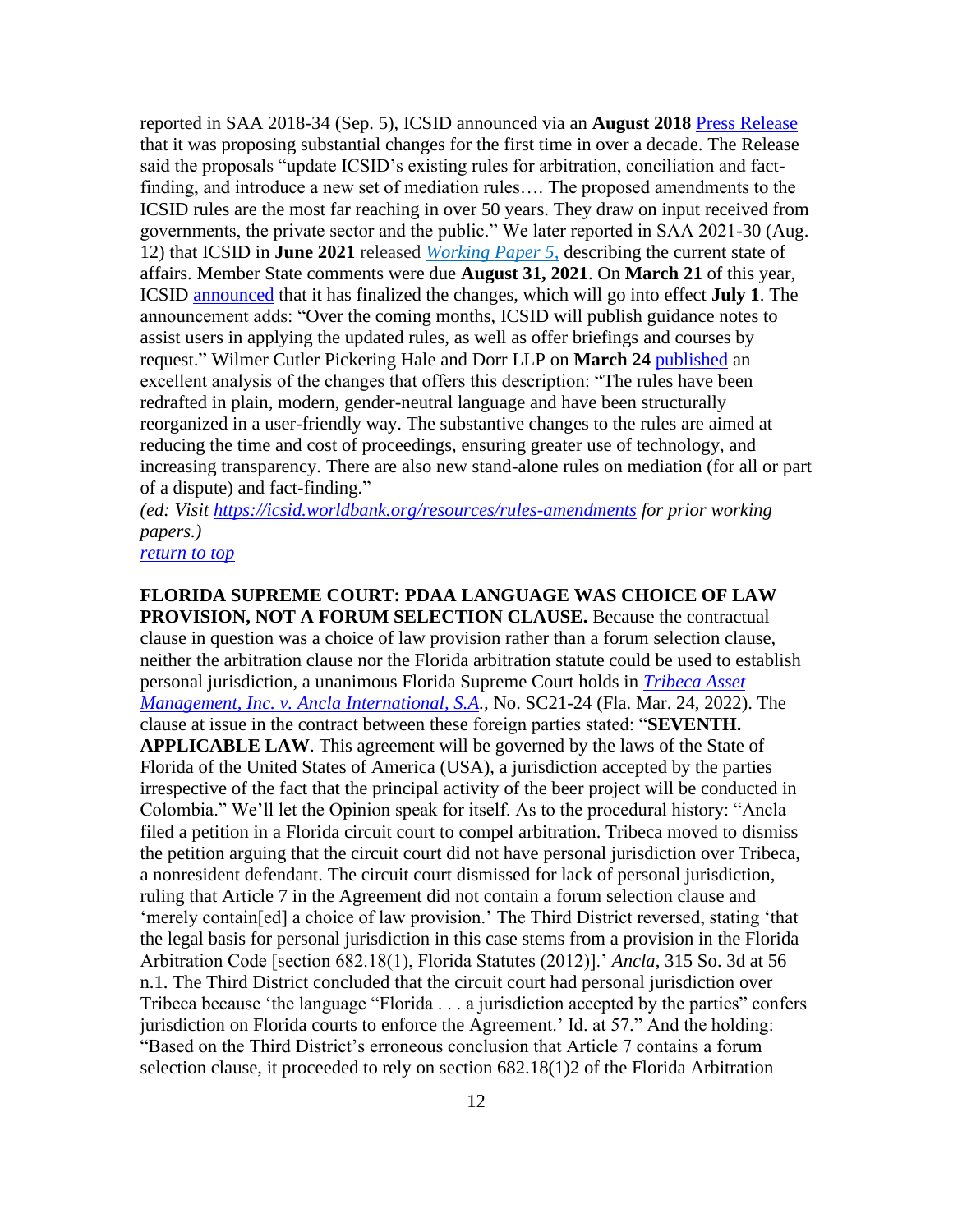Code to establish personal jurisdiction without analyzing the due process requirement of minimum contacts.... Among other requirements, section 682.18(1) only applies where an agreement 'provid[es] for arbitration in [Florida].' Here, the Agreement does not provide for arbitration in Florida. Accordingly, section 682.18(1) does not apply according to its express language …."

*(ed: Hmm. Wonder whether the UN Convention on the Recognition and Enforcement of Foreign Arbitral Awards and FAA chapter 2 could have been used to compel arbitration? [9 U.S.C. §](https://www.law.cornell.edu/uscode/text/9/206) 206 states: "A court having jurisdiction under this chapter may direct that arbitration be held in accordance with the agreement at any place therein provided for, whether that place is within or without the United States.") [return to top](#page-0-0)*

#### <span id="page-12-0"></span>**PIABA TO HOLD VIRTUAL MID-YEAR MEETING APRIL 21**. The Public

Investors Advocate Bar Association ("PIABA") will be holding its [Mid-Year Meeting](https://piaba.org/2022-piaba-mid-year-meeting) via Zoom on Thursday, **April 21** from 12 pm to 6 pm eastern. The theme is *Getting Grandma's Nest Egg Back*, and: "will focus on senior issues throughout the clientfinancial professional relationship and resolving disputes once problems are uncovered." Topics include: "State and Civil Claims and Overview of a Financial Elder Abuse Case; Compliance Supervision and Best Interests in Senior Citizen Accounts; Dealing with People with Diminished Capacity; Economic and Non-Economic Damages When Dealing with FINRA Arbitrations Involving Senior Citizens; and Strategies and Techniques in Dealing with FINRA Arbitrations Involving Senior Citizens." The program, which is open to all, is: "designed for attorneys, paralegals, regulators, educators, experts, consultants, mediators and (securities) arbitrators." CLE credit will be available.

*(ed:[\\*Registration](https://piaba.org/2022-piaba-mid-year-meeting-registration-form) fees range from \$250 for speakers and PIABA members to \$300 for educators, experts, mediators, non-members, and regulators. \*\*Registration will close at 10 am eastern on April 21.)*

*[return to top](#page-0-0)*

## *QUICK TAKES: CASES AND AWARDS WORTH READING*

<span id="page-12-1"></span>*[K.F.C. v. Snap Inc](https://cases.justia.com/federal/appellate-courts/ca7/21-2247/21-2247-2022-03-24.pdf?ts=1648144821)***., No. 21-2247 (7th Cir. Mar. 24, 2022)**: "In order to open a Snapchat account, a person must agree to Snap's terms and conditions. One of these is arbitration of disputes. K.F.C. acknowledges that she accepted these terms but denies that the arbitration clause (or any other part of the agreement) binds her. She concedes that she continued using Snapchat after turning 13 but maintains that this is irrelevant, because she was (and still is) under 18. The district court was not persuaded, ordered the parties to arbitrate, and dismissed the suit. 2021 U.S. Dist. LEXIS 108695 (S.D. Ill. June 10, 2021). The judge held that the arbitrator, not a court, must decide whether K.F.C.'s youth is a defense to the contract's enforcement. Because the judge dismissed the suit outright, 9 U.S.C. §16(a)(3) allows her to appeal, see *Green Tree Financial Corp. v. Randolph*, 531 U.S. 79 (2000), and she did so…. All of these matters are for the arbitrator."

*[French v. Ascent Resources-Utica, LLC,](https://cases.justia.com/ohio/supreme-court-of-ohio/2022-2021-0166.pdf?ts=1648127207)* **2022-Ohio-869 (Mar. 24, 2022)**: "This discretionary appeal from a judgment of the Seventh District Court of Appeals presents a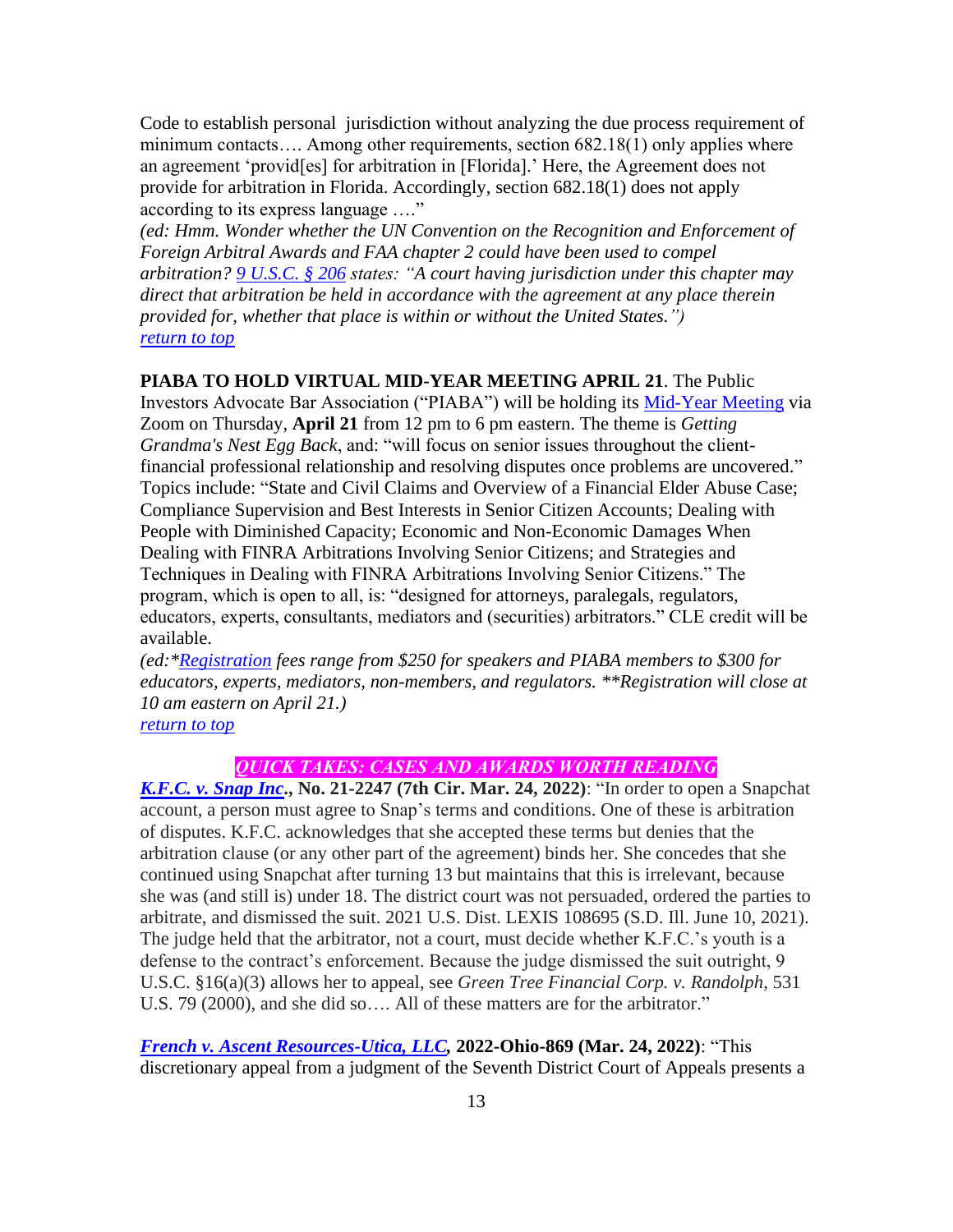single question: is an action seeking a determination that an oil and gas lease has expired by its own terms a controversy 'involving the title to or the possession of real estate' so that the action is exempt from arbitration under  $R.C. 2711.01(B)(1)$ ? ... The answer to that question is yes. An oil and gas lease grants the lessee a property interest in real estate that affects the title to the land and permits the lessee to physically occupy the land to the extent reasonably necessary to the production of oil and gas—i.e., the lessee acquires the right to enter the property and construct wells, buildings, telephone lines, pipelines, powerlines, and roads. And once an oil and gas lease expires under its own terms, the property interest granted under the lease reverts to the lessor by operation of law and the lessee no longer has any right to occupy the land. Consequently, an action seeking a determination that an oil and gas lease has expired is a controversy involving the title to or the possession of real estate and, under R.C. 2711.01(B)(1), the action is not subject to arbitration" (link added by the *Alert*).

*[Chancellor Senior Management, Ltd. v. McGraw,](https://cases.justia.com/west-virginia/supreme-court/2022-20-0794.pdf?ts=1647976180)* **No. 20-0794 (W. Va. Mar. 22, 2022)**: "Even a cursory examination of the arbitration provision at issue reveals that it fails to 'comply with its own stated standards' set forth in the AHLA Rules [American Health Lawyers Association *Alternative Resolution Service Rules of Procedure for Arbitration*]; indeed, the arbitration provision is internally inconsistent with the requirements of Rule 2.1. Specifically, the arbitration provision is not contained in a separate agreement as required by Rule 2.1, but rather is buried in the Residency Agreements. Additionally, it fails to contain any language specifying that it is a 'voluntary agreement,' which is also required by Rule 2.1. The arbitration provision further fails to advise residents that the provision of health care is not contingent on their signing the agreement to arbitrate, and it does not provide a thirty-day period to rescind the agreement after it has been signed. According to Rule 2.4, if an arbitration provision fails to comport with the requirements of Rule 2.1, the arbitrator 'will issue a Final Award terminating the arbitration.' Thus, the circuit court did not err in determining that the arbitration agreement was not valid."

*[Booker v. Fidelity Brokerage,](http://www.arbchek.com/files/pdf/20-03596.pdf)* **FINRA ID No.20-03596 (Cleveland, OH, Feb. 22, 2022)**: A customer seeking recoupment of \$4.5 million in alleged stolen funds loses her case. The Panel granted Respondent broker-dealer's Motion for Directed Verdict after finding that the customer failed to provide credible testimony or reliable evidence in support of her claims. *Provided courtesy of SAC's ARBchek facility [\(www.arbchek.com\)](http://www.arbchek.com/).*

*[Awan v. Fidelity Brokerage](http://www.arbchek.com/files/pdf/21-00928.pdf)***, FINRA ID No. 21-00928 (Los Angeles, CA, Feb. 25, 2022)**: An Arbitrator dismisses with prejudice the customer's case pursuant to FINRA [Rules 12212](https://www.finra.org/rules-guidance/rulebooks/finra-rules/12212) and [12511](https://www.finra.org/rules-guidance/rulebooks/finra-rules/12511) (Discovery) after granting Respondent broker-dealer's Motion for Sanctions based on the customer's failure to reply to requests for discovery and for ignoring deadlines set forth in the Arbitrator's Initial Pre-Hearing Conference Order concerning the production of discovery (*ed: links added by the* Alert). *Provided courtesy of SAC's ARBchek facility [\(www.arbchek.com\)](http://www.arbchek.com/). [return to top](#page-0-0)*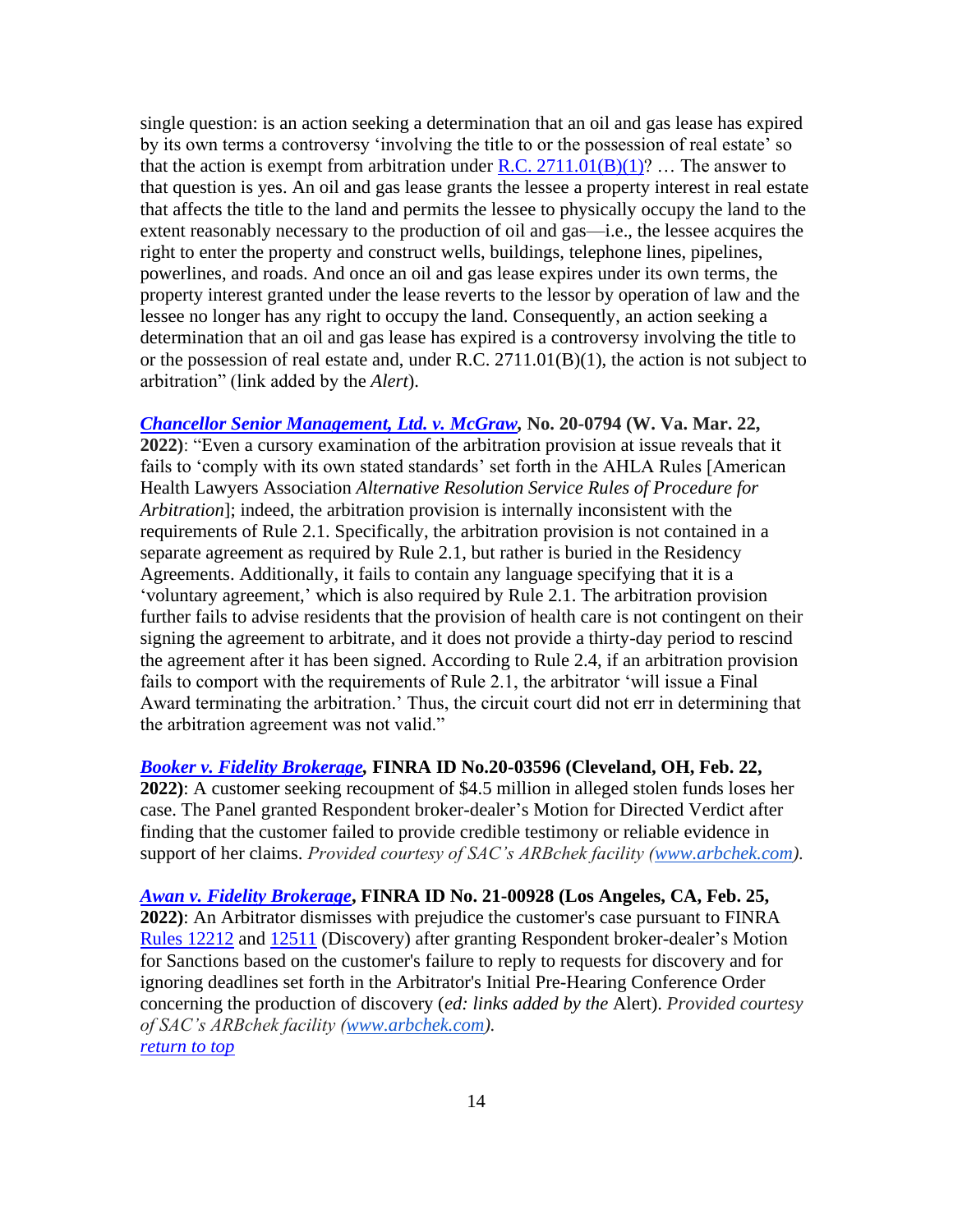<span id="page-14-0"></span>*ARTICLES OF INTEREST: RECENT NEWS FROM THE ADR FRONT* **C. Roger and F. Brodlija,** *[So, You Think You Know Arbitrators? Test Your](http://arbitrationblog.kluwerarbitration.com/2022/03/24/so-you-think-you-know-arbitrators-test-your-knowledge-with-arbitrator-intelligences-arbitrator-perspectives-quiz/)  [Knowledge with Arbitrator Intelligence's Arbitrator Perspectives Quiz,](http://arbitrationblog.kluwerarbitration.com/2022/03/24/so-you-think-you-know-arbitrators-test-your-knowledge-with-arbitrator-intelligences-arbitrator-perspectives-quiz/)* **Kluwer Arbitration Blog (Mar. 24, 2022)**: "Arbitrators make many decisions that affect the outcome of a case. The most obvious decisions are, of course, their decisions on the merits. But arbitrators also make a host of other procedural and case management decisions that can affect the outcome of a case. Procedural and case management decisions may include rulings on briefing and hearing schedules, interim measures and security for costs, document production, bifurcation or trifurcation, proposed settlements, awards of costs and fees, and (if they are party-appointed arbitrators) the choice of presiding arbitrator.[] Despite the fact that they may affect the outcome of a case, arbitrators' perspectives on these various procedural and case management issues often elude standard forms of research. Procedural and case management issues are not generally detailed in published awards. Apart from a few, arbitrators only rarely have publications about their views on these issues."

#### *[Investment Losses from Russian Economic Retaliation May be Recoverable in](https://www.huntonak.com/en/insights/Investment-losses-from-russian-economic-retaliation-may-be-recoverable-in-international-arbitration.html)*

*[International Arbitration,](https://www.huntonak.com/en/insights/Investment-losses-from-russian-economic-retaliation-may-be-recoverable-in-international-arbitration.html) Hunton Andrews Kurth LLP Blog (Mar. 18, 2022): "Russia* has responded to sanctions imposed by the US and EU, among others, with legislation and presidential decrees designed to restrict, control, and potentially seize foreign-owned assets. For investors with stakes in Russian assets, these retaliatory measures pose a significant risk of loss. Investors may have a path to recoup such losses, however, in an arbitration action brought pursuant to a Bilateral Investment Treaty (BIT) with Russia.[] BITs are agreements between states whereby the states promise that investments made in their state will be afforded a certain level of protection. These agreements are governed by international law and may be enforced, in most cases, through binding international arbitration. While there is no US-Russia BIT, Russia has over 60 BITs with other states, including many EU member states, the UK, Japan, South Korea, and Switzerland. To seek relief under a BIT, an investor must be a national of or incorporated in a jurisdiction with an active BIT."

*[ANALYSIS: #MeToo Law May Keep Entire 'Case' In Court](https://news.bloomberglaw.com/bloomberg-law-analysis/analysis-metoo-law-may-keep-entire-case-in-court)***, Bloomberg Law (Mar.** 

**21, 2022)**: "The precise scope of a new law ending forced arbitration and joint-action waivers for victims of workplace sexual misconduct has yet to be determined, but the law presents many interesting questions surrounding federal policy as well as statutory and contract interpretation.[]There are several compelling factors supporting a broad reading of the *Ending Forced Arbitration of Sexual Assault and Sexual Harassment Act of 2021* that may keep more cases and claims in court and out of arbitration than might otherwise be expected, given courts' historically strong pro-arbitration stance.[] A deeper dive into language chosen for the new law, which amends the Federal Arbitration Act, reveals several conflicting elements that could influence its interpretation."

*[FINRA Dispute Resolution Update: The More Things Change . . .](https://www.jdsupra.com/legalnews/finra-dispute-resolution-update-the-4588438/)* **, JDSupra (Mar. 21, 2022)**: "As it was for the rest of the world, 2021 was an interesting year for the Financial Industry Regulatory Authority (FINRA). For those unfamiliar with ongoing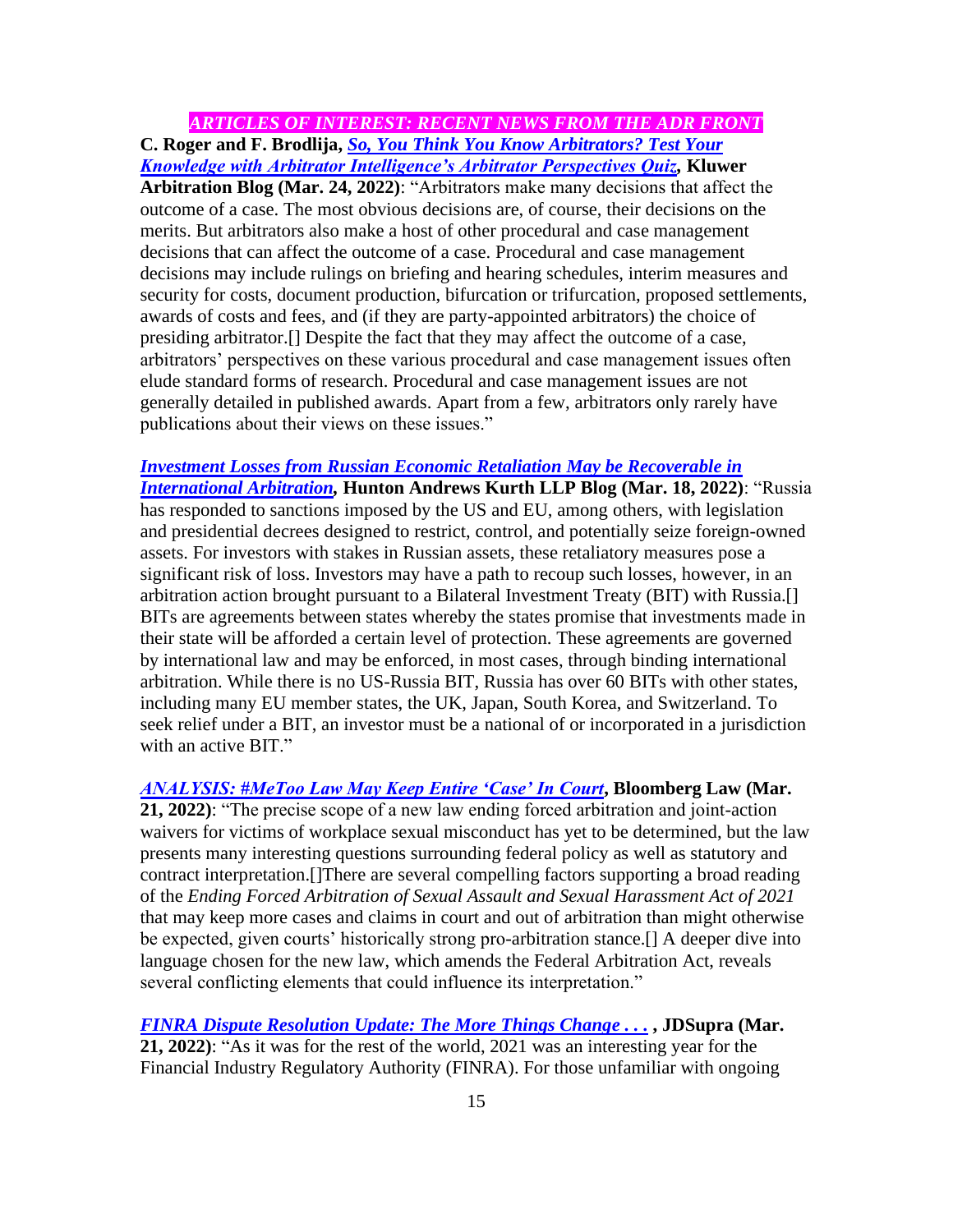developments at FINRA—including its dispute resolution process, expungement concerns, efforts to protect vulnerable investors, and response to the pandemic—a review of the Section's Securities Litigation Journal article summarizing FINRA's efforts in 2020 might be of interest as a starting point. As the pandemic roared into 2021, FINRA obviously made efforts to evolve the dispute resolution process to address the everchanging COVID-19 landscape. In addition, FINRA withdrew proposed rule changes and sought to significantly amend a rule implemented roughly three years earlier. These changes and more are discussed in detail below."

*[Supreme Court Asked to Clarify Arbitration Rules in Taco Bell Case](https://www.courthousenews.com/supreme-court-asked-to-clarify-arbitration-rules-in-taco-bell-case/)***, Courthouse News Service (Mar. 21, 2022)**: " An Iowa woman's lawsuit against a Taco Bell franchisee that began as an effort to prove the fast-food chain shortchanged employees like her on overtime pay wound up before the U.S. Supreme Court on Monday [March 21] in an esoteric discussion of federal arbitration law that could affect similar cases across the nation.[] During oral arguments, the justices gave little indication of where they are leaning as they struggled with whether Robyn Morgan's claims should have been resolved through arbitration and whether the case should be decided under state or federal contract law."

*[High Court Debates U.S. Discovery for Private Arbitration Abroad,](https://news.bloomberglaw.com/us-law-week/high-court-debates-u-s-discovery-for-private-arbitration-abroad)* **Bloomberg Law (Mar. 24, 2022)**: "Eight members of the U.S. Supreme Court heard oral argument Wednesday in a set of cases that will determine the reach of the nation's vast and uniquely complex civil discovery apparatus.[]Justice Clarence Thomas is sitting the arguments out after being hospitalized for an infection on March. 18. But Chief Justice John G. Roberts Jr. said in a Sunday press release that he will participate in the consideration of any cases he misses due to his illness.[] The appeals, *ZF Automotive US Inc. v. Luxshare Inc.* and *AlixParters LLP v. Fund for Protection of Investors' Rights in Foreign States*, revolve around the scope of 28 U.S.C. §1782, which authorizes federal district courts to order discovery for use in a 'foreign or international tribunal.'" *[return to top](#page-0-0)*

## *DID YOU KNOW?*

<span id="page-15-0"></span>**ICSID HAS A FREE, COMPREHENSIVE CASE DATABASE**. Our coverage elsewhere in this *Alert* of amendments to the arbitration rules of the International Centre for Settlement of Investment Disputes (["ICSID"](https://icsid.worldbank.org/en/)) prompts us to inform our readers that this institution also maintains a free, searchable [case database](https://icsid.worldbank.org/cases) covering: "all cases registered at ICSID. Search for cases and case-related materials by claimant, respondent, case number, applicable rules and other terms." *[return to top](#page-0-0)*